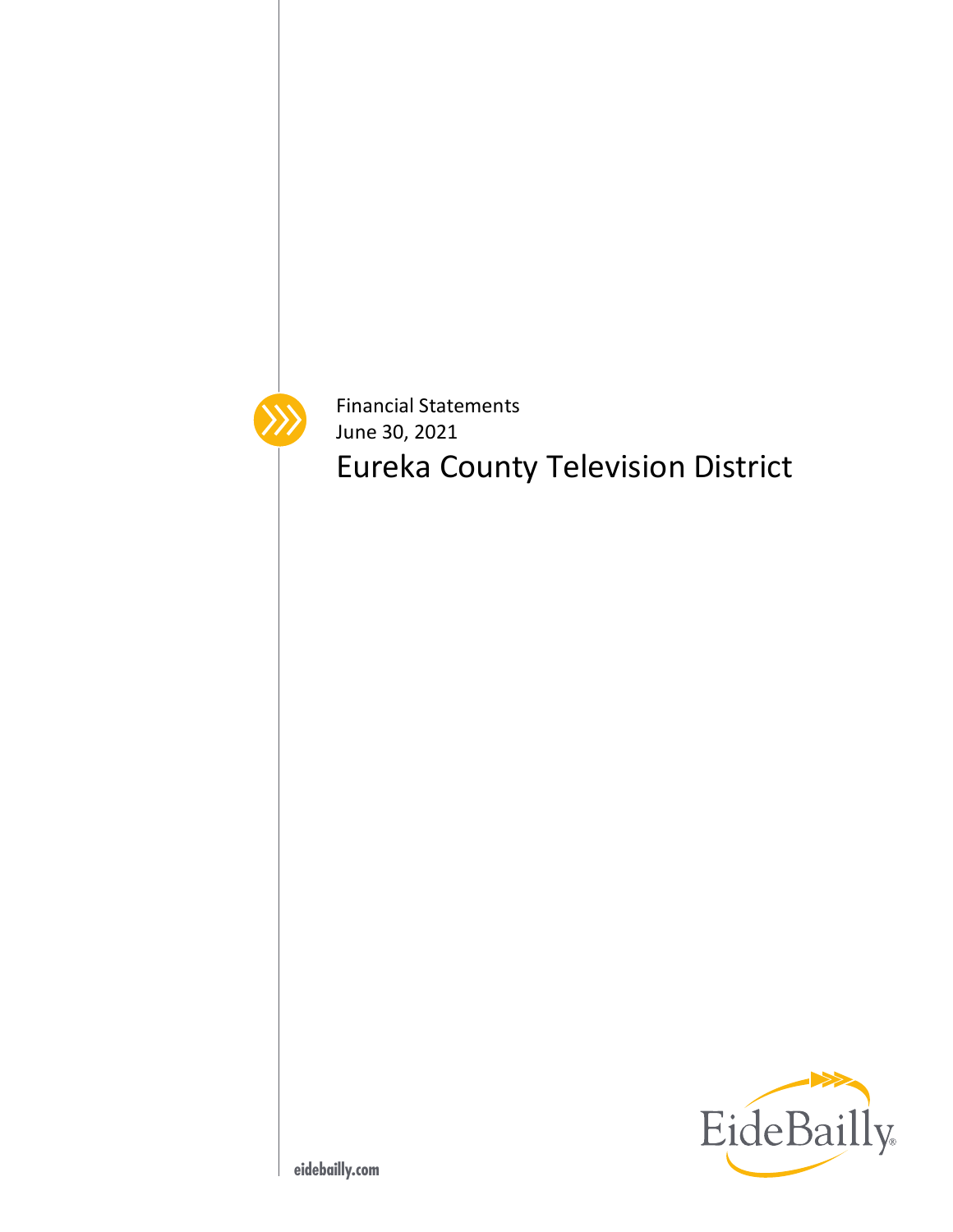| <b>Basic Financial Statements</b>                                                                                                                                                                                                                                                                                                                                          |  |
|----------------------------------------------------------------------------------------------------------------------------------------------------------------------------------------------------------------------------------------------------------------------------------------------------------------------------------------------------------------------------|--|
|                                                                                                                                                                                                                                                                                                                                                                            |  |
| <b>Fund Financial Statements</b>                                                                                                                                                                                                                                                                                                                                           |  |
| Reconciliation of the Balance Sheet of the Governmental Fund to the Statement of Net Position11<br>Statement of Revenues, Expenditures, and Changes in Fund Balance - Governmental Fund12<br>Reconciliation of the Statement of Revenues, Expenditures, and Changes in Fund Balance<br>Schedule of Revenues, Expenditures, and Changes in Fund Balance - Budget and Actual |  |
| <b>Compliance Section</b>                                                                                                                                                                                                                                                                                                                                                  |  |
| Independent Auditor's Report on Internal Control over Financial Reporting and on Compliance<br>and Other Matters Based on an Audit of Financial Statements Performed in Accordance with                                                                                                                                                                                    |  |
|                                                                                                                                                                                                                                                                                                                                                                            |  |
|                                                                                                                                                                                                                                                                                                                                                                            |  |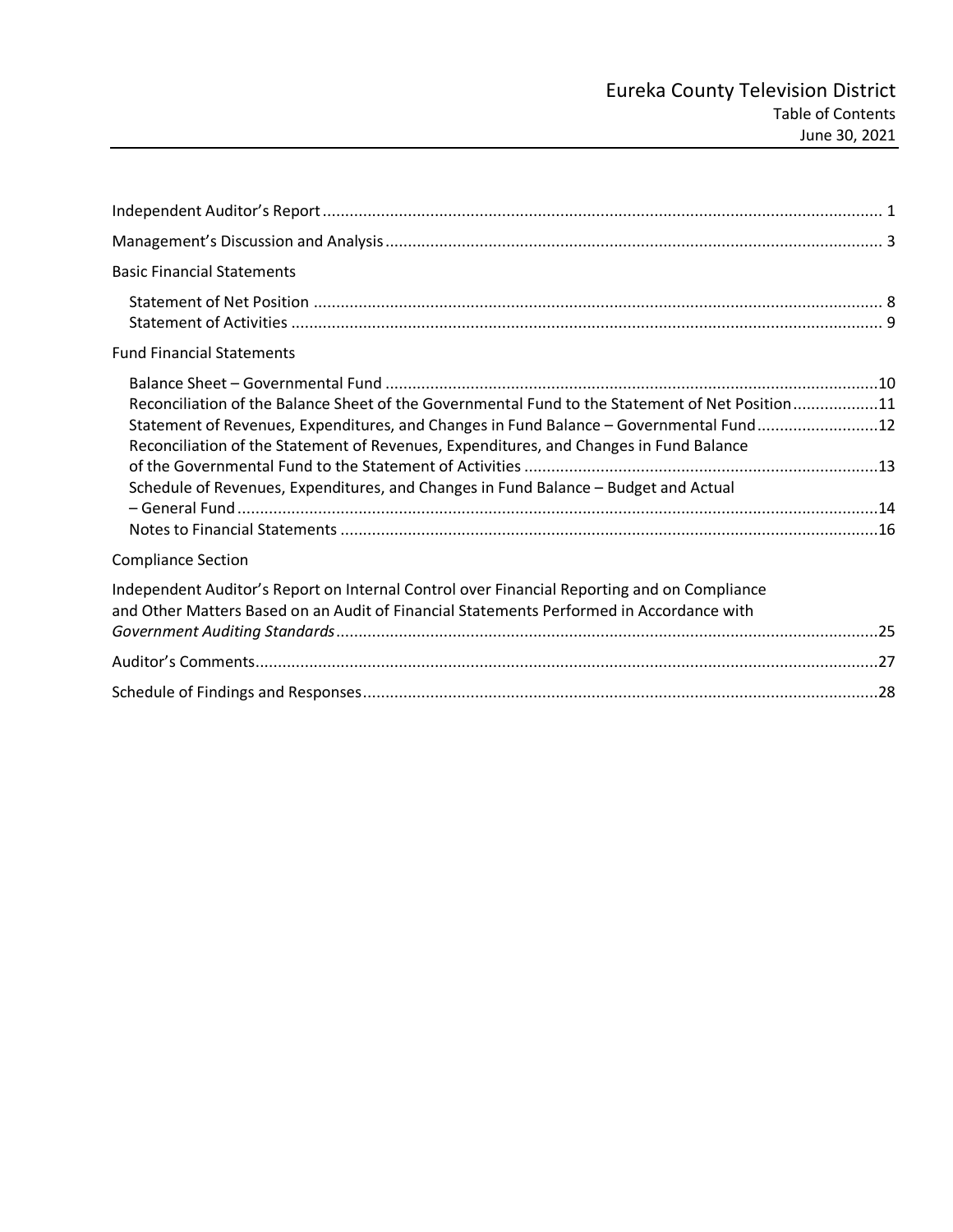

**CPAs & BUSINESS ADVISORS** 

## **Independent Auditor's Report**

<span id="page-2-0"></span>To the Honorable Board of Directors Eureka County Television District, State of Nevada Eureka, Nevada

#### **Report on the Financial Statements**

We have audited the accompanying financial statements of the governmental activities and each major fund of the Eureka County Television District, State of Nevada (the District), as of and for the year ended June 30, 2021, and the related notes to the financial statements, which collectively comprise the District's basic financial statements as listed in the table of contents.

#### **Management's Responsibility for the Financial Statements**

Management is responsible for the preparation and fair presentation of these financial statements in accordance with accounting principles generally accepted in the United States of America; this includes the design, implementation, and maintenance of internal control relevant to the preparation and fair presentation of financial statements that are free from material misstatement, whether due to fraud or error.

#### **Auditor's Responsibility**

Our responsibility is to express opinions on these financial statements based on our audit. We conducted our audit in accordance with auditing standards generally accepted in the United States of America and the standards applicable to financial audits contained in *Government Auditing Standards*, issued by the Comptroller General of the United States. Those standards require that we plan and perform the audit to obtain reasonable assurance about whether the financial statements are free from material misstatement.

An audit involves performing procedures to obtain audit evidence about the amounts and disclosures in the financial statements. The procedures selected depend on the auditor's judgment, including the assessment of the risks of material misstatement of the financial statements, whether due to fraud or error. In making those risk assessments, the auditor considers internal control relevant to the District's preparation and fair presentation of the financial statements in order to design audit procedures that are appropriate in the circumstances, but not for the purpose of expressing an opinion on the effectiveness of the District's internal control. Accordingly, we express no such opinion. An audit also includes evaluating the appropriateness of accounting policies used and the reasonableness of significant accounting estimates made by management, as well as evaluating the overall presentation of the financial statements.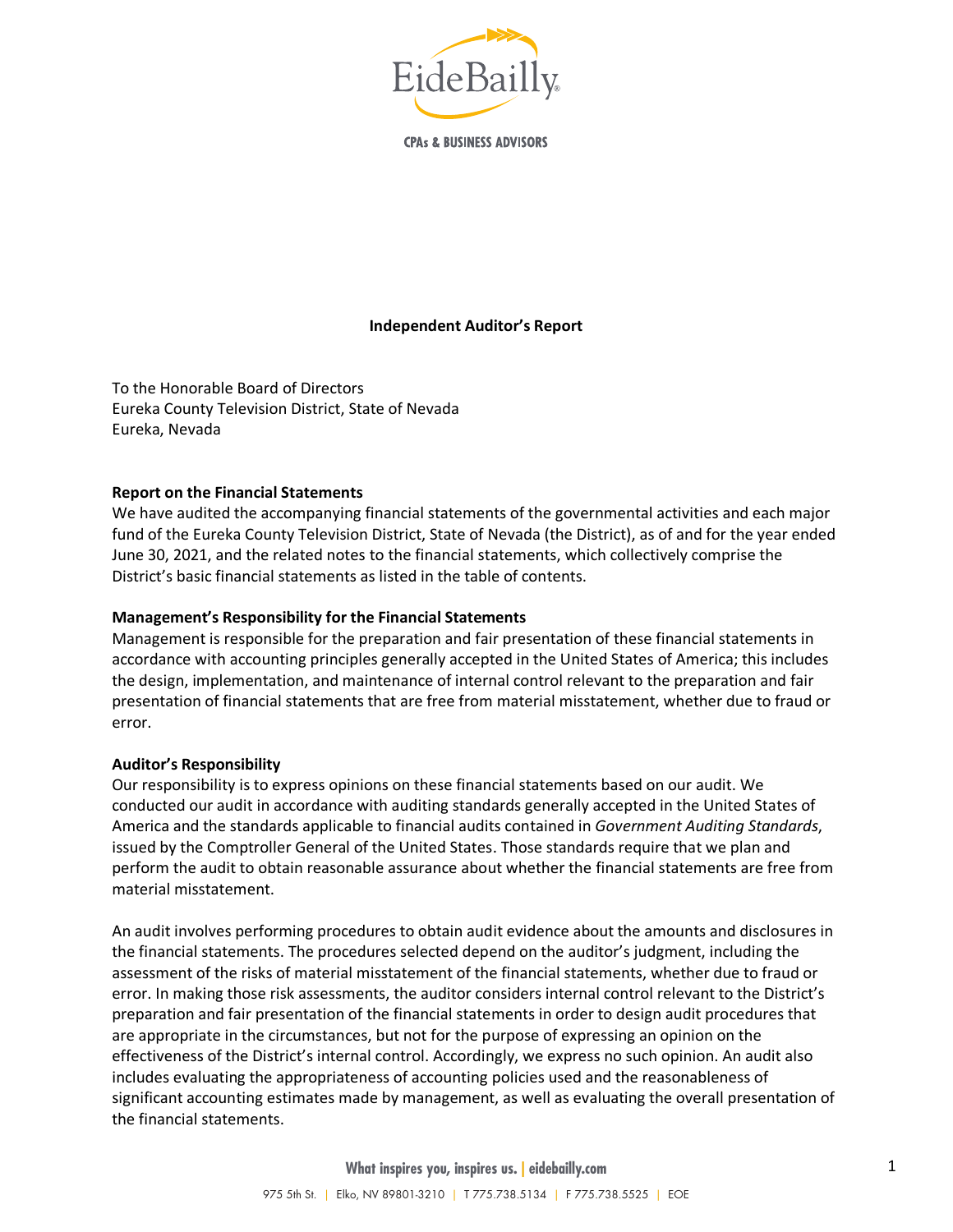We believe that the audit evidence we have obtained is sufficient and appropriate to provide a basis for our audit opinions.

#### **Opinions**

In our opinion, the financial statements referred to above present fairly, in all material respects, the respective financial position of the governmental activities and each major fund of the Eureka County Television District as of June 30, 2021, and the respective changes in financial position and the respective budgetary comparison for the General Fund for the year then ended in accordance with accounting principles generally accepted in the United States of America.

#### **Other Matters**

#### *Required Supplementary Information*

Accounting principles generally accepted in the United States of America require that Management's Discussion and Analysis on pages 3 through 7, be presented to supplement the basic financial statements. Such information, although not a part of the basic financial statements, is required by the Governmental Accounting Standards Board, who considers it to be an essential part of financial reporting for placing the basic financial statements in an appropriate operational, economic, or historical context. We have applied certain limited procedures to the Management's Discussion and Analysis in accordance with auditing standards generally accepted in the United States of America, which consisted of inquiries of management about the methods of preparing the information and comparing the information for consistency with management's responses to our inquiries, the basic financial statements, and other knowledge we obtained during our audit of the basic financial statements. We do not express an opinion or provide any assurance on the information because the limited procedures do not provide us with sufficient evidence to express an opinion or provide any assurance.

#### **Other Reporting Required by Government Auditing Standards**

In accordance with *Government Auditing Standards,* we have also issued a report dated December 13, 2021 on our consideration of the District's internal control over financial reporting and on our tests of its compliance with certain provisions of laws, regulations, contracts, and grant agreements and other matters. The purpose of that report is solely to describe the scope of our testing of internal control over financial reporting and compliance and the results of that testing, and not to provide an opinion on the effectiveness of the District's internal control over financial reporting or on compliance. That report is an integral part of an audit performed in accordance with *Government Auditing Standards* in considering the District's internal control over financial reporting and compliance.

Ede Sailly LLP

Elko, Nevada December 13, 2021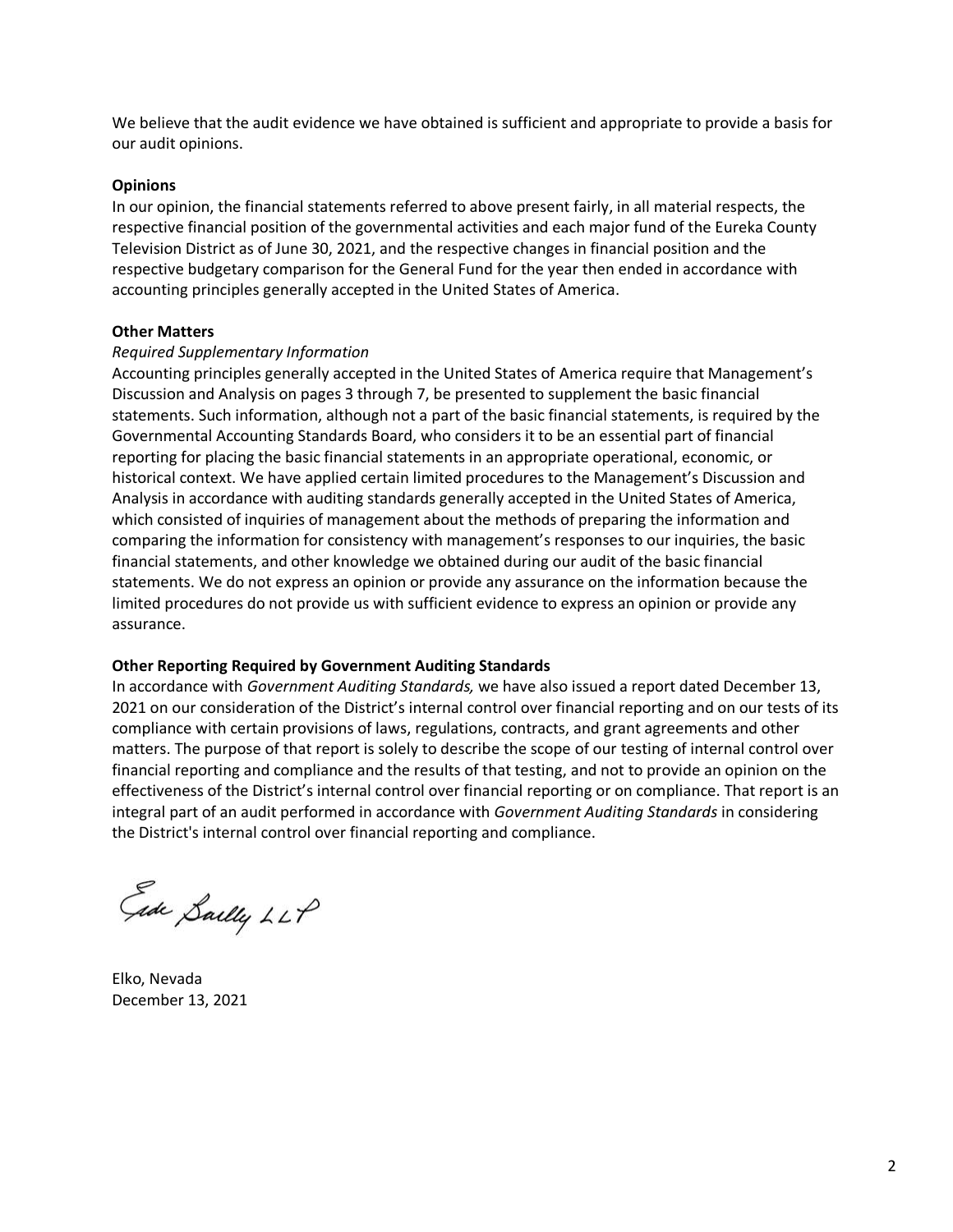<span id="page-4-0"></span>As management of the Eureka County Television District, State of Nevada, we offer readers of the Eureka County Television District's financial statements this narrative overview and analysis of the financial activities of the Eureka County Television District for the fiscal year ended June 30, 2021.

## **FINANCIAL HIGHLIGHTS**

- The governmental activities assets of the Eureka County Television District exceeded its liabilities at June 30, 2021 by \$1,280,111 (net position). Of this amount \$794,131 (unrestricted) may be used to meet the government's ongoing obligations to citizens and creditors.
- At June 30, 2021, the total fund balance for the General Fund was \$794,038.
- Eureka County Television District at June 30, 2021 had no bonded debt.

## **OVERVIEW OF THE FINANCIAL STATEMENTS**

This discussion and analysis is intended to serve as an introduction to Eureka County Television District's basic financial statements. Eureka County Television District's basic financial statements comprise three components: 1) government-wide financial statements, 2) fund financial statements, and 3) notes to the financial statements.

## **Government-wide financial statements**

The *government-wide financial statements* are designed to provide readers with a broad overview of Eureka County Television District's finances, in a manner similar to a private-sector business.

The *statement of net position* presents information on all of Eureka County Television District's assets and liabilities, with the difference between the two reported as *net position*. Over time, increases or decreases in net position may serve as a useful indicator of whether the financial position of the Eureka County Television District is improving or deteriorating.

The *statement of activities* presents information showing how the government's net position changed during the most recent fiscal year. All changes in net position are reported as soon as the underlying event giving rise to the change occurs, regardless of the timing of related cash flows. Thus, revenues and expenses are reported in this statement for some items that will only result in cash flows in future fiscal periods (e.g., earned but unused vacation leave).

The government-wide financial statements distinguish functions of Eureka County Television District that are principally supported by taxes and intergovernmental revenues (*governmental activities*). The governmental activities of Eureka County Television District include the general government function.

The government-wide financial statements can be found on pages 8-9 of this report.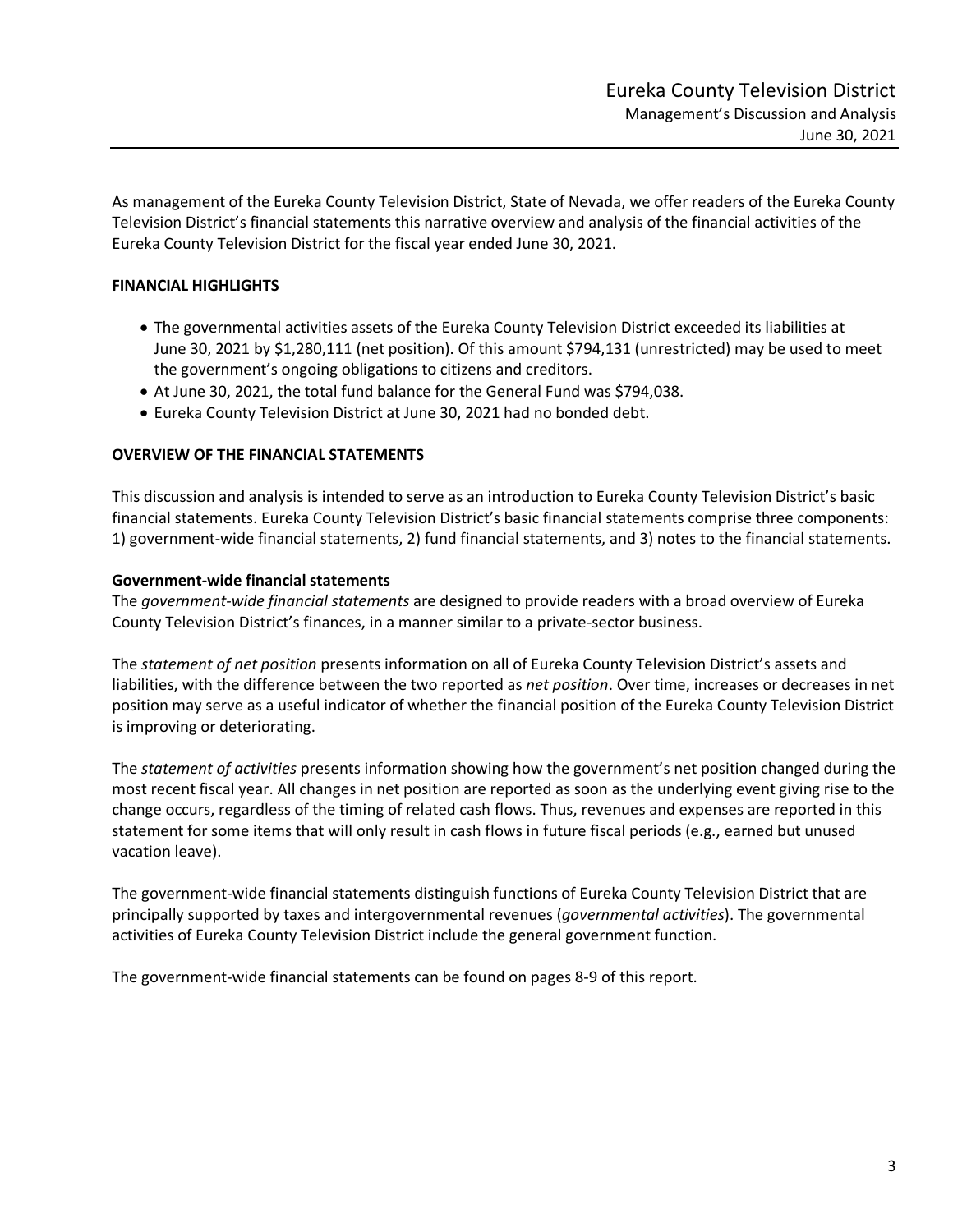## **Fund financial statements**

A *fund* is a grouping of related accounts that is used to maintain control over resources that have been segregated for specific activities or objectives. Eureka County Television District, like other state and local governments, uses fund accounting to ensure and demonstrate compliance with finance-related legal requirements. The Eureka County Television District has one fund, which is the General Fund.

## **Governmental funds**

*Governmental funds* are used to account for essentially the same functions reported as *governmental activities* in the government-wide financial statements. However, unlike the government-wide financial statements, governmental fund financial statements focus on near-term inflows and outflows of expendable resources on balances of expendable resources available at the end of the fiscal year. Such information may be useful in evaluating a government's near-term financing requirements.

Because the focus of governmental funds is narrower than that of the government-wide financial statements, it is useful to compare the information presented for *governmental funds* with similar information presented for *governmental activities* in the government-wide financial statements. By doing so, readers may better understand the long-term impact of the government's near-term financing decisions. Both the governmental fund balance sheet and the governmental fund statement of revenues, expenditures, and changes in fund balances provide a reconciliation to facilitate this comparison between *governmental funds* and *governmental activities*.

Eureka County Television District adopts an annual appropriated budget for its General Fund. A budgetary comparison schedule has been provided to demonstrate compliance with this budget.

The basic governmental fund financial statements and reconciliations can be found on pages 10-15 of this report.

## **Notes to the financial statements**

The notes provide additional information that is essential to a full understanding of the data provided in the government-wide and fund financial statements. The notes to the financial statements can be found on pages 16-24 of this report.

## **Government-wide Financial Analysis**

As noted earlier, Eureka County Television District's net position may serve over time as a useful indicator of a government's financial position. In the case of Eureka County Television District, assets exceeded liabilities by \$1,280,111 at the close of the most recent fiscal year.

A large portion of Eureka County Television District's net position reflects its investment in capital assets (e.g., improvements, buildings, machinery, and equipment). There is no outstanding related debt used to acquire those assets. Eureka County Television District uses these capital assets to provide services to citizens; consequently, these assets are *not* available for future spending.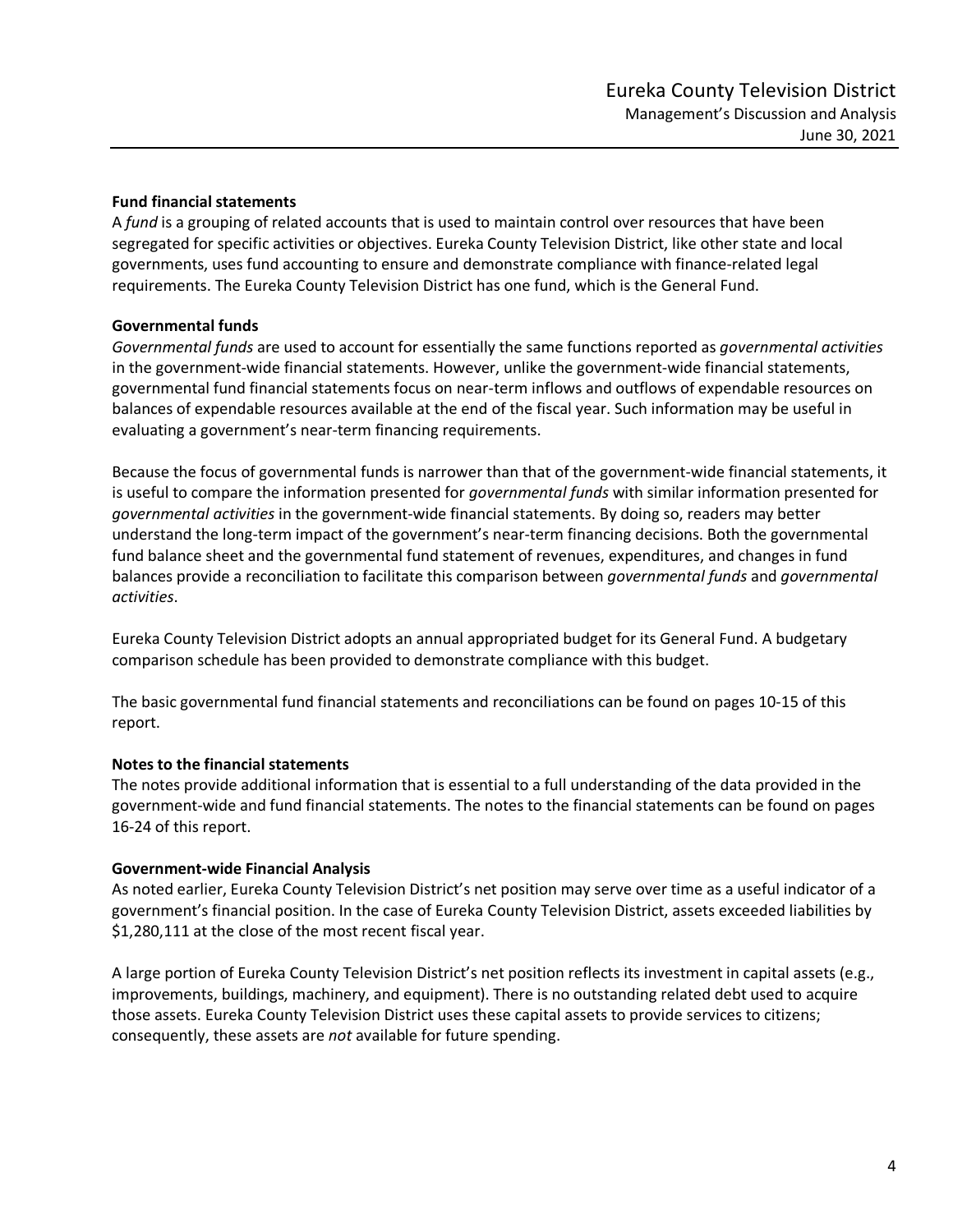The following table provides a summary of Eureka County Television District's net position at June 30, 2021:

## **Eureka County Television District's Net Position**

|                                                                     | 2021                     | 2020                     |  |  |
|---------------------------------------------------------------------|--------------------------|--------------------------|--|--|
| <b>Current and Other Assets</b><br>Capital Assets                   | \$<br>881,642<br>485,980 | 777,928<br>\$<br>464,156 |  |  |
| Total assets                                                        | 1,367,622                | 1,242,084                |  |  |
| <b>Current and Other Liabilities</b>                                | 87,511                   | 8,148                    |  |  |
| <b>Net Position</b><br>Investment in capital assets<br>Unrestricted | 485,980<br>794,131       | 464,156<br>769,780       |  |  |
| Total net position                                                  | 1,280,111                | 1,233,936                |  |  |

Eureka County Television District's *unrestricted net position* \$794,131 may be used to meet the government's ongoing obligation to citizens and creditors.

The District no longer has any benefitted employees and is therefore no longer subject to a net pension liability, deferred outflow of resources or deferred inflow of resources related to pensions. The salaries for the District are a stipend for the Board members.

At the end of the current fiscal year, Eureka County Television District was able to report positive balances in all categories of net position. The same situation held true for the prior fiscal year.

## **Governmental activities**

Governmental activities increased Eureka County Television District's net position by \$46,175. Overall District revenues decreased \$16,380 during fiscal year 2021 compared to fiscal year 2020. This was mainly a result of capital grants, investment earnings, refunds and rent space on the mountain top repeater sites.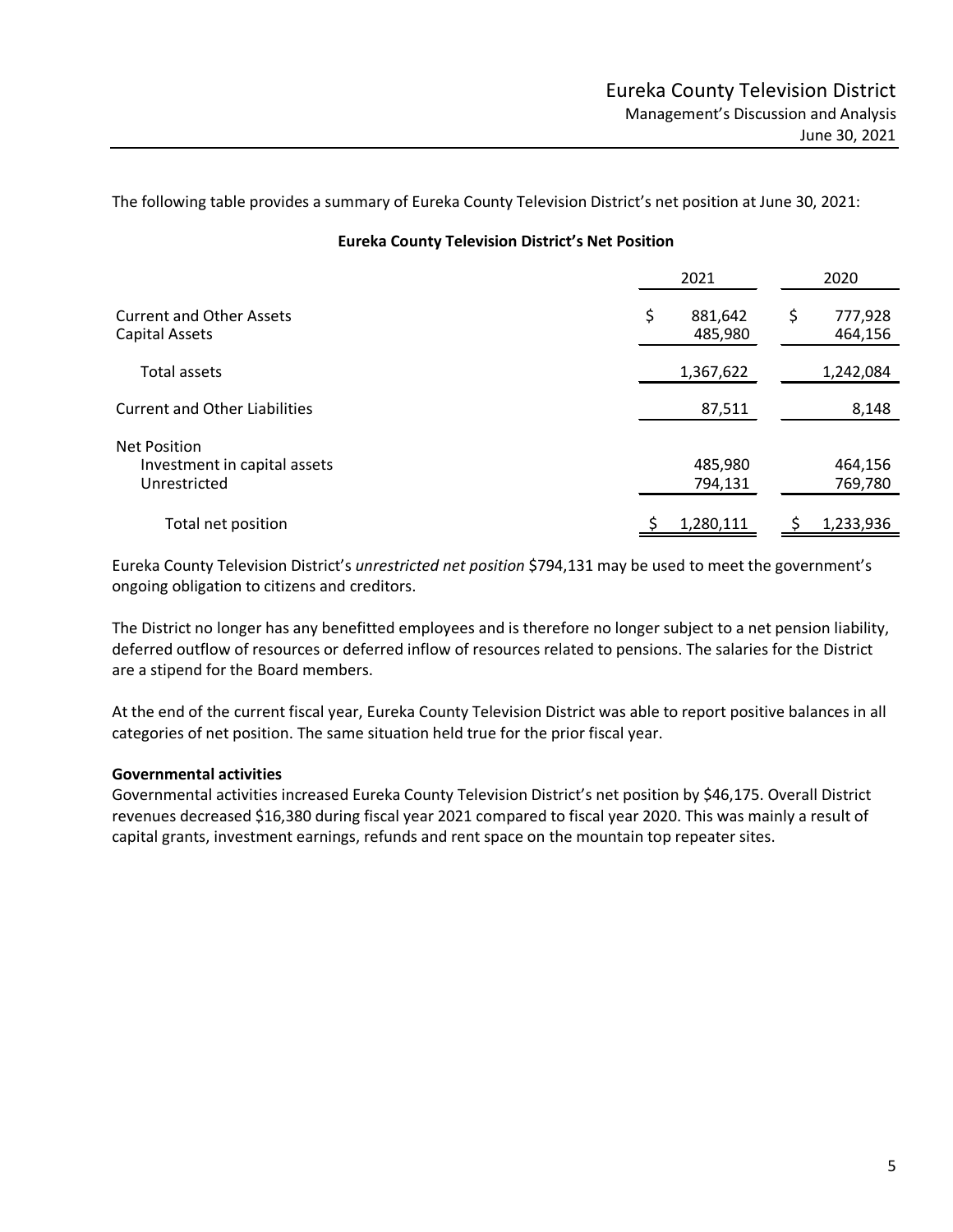The following table provides a summary of Eureka County Television District's changes in net position for the year ending June 30, 2021:

|                                  | 2021 |           | 2020         |  |
|----------------------------------|------|-----------|--------------|--|
| Revenues                         |      |           |              |  |
| Program revenues                 |      |           |              |  |
| Capital grants and contributions | \$   |           | \$<br>19,426 |  |
| General revenues                 |      |           |              |  |
| Taxes                            |      | 155,168   | 122,385      |  |
| Intergovernmental                |      | 55,078    | 55,078       |  |
| Other                            |      | 38,234    | 67,971       |  |
|                                  |      |           |              |  |
| Total revenues                   |      | 248,480   | 264,860      |  |
|                                  |      |           |              |  |
| <b>Expenses</b>                  |      |           |              |  |
| General government               |      | 202,305   | 172,757      |  |
|                                  |      |           |              |  |
| Change in Net Position           |      | 46,175    | 92,103       |  |
|                                  |      |           |              |  |
| Net Position, Beginning of Year  |      | 1,233,936 | 1,141,833    |  |
|                                  |      |           |              |  |
| Net Position, End of Year        |      | 1,280,111 | 1,233,936    |  |
|                                  |      |           |              |  |

#### **Eureka County Television District's Changes in Net Position**

#### **Financial Analysis of the Government's Funds**

#### **Major Governmental Fund Balance Changes**

The Eureka County Television District General Fund ending fund balance increased to \$794,038 in Fiscal Year 2021 compared to \$769,625 at the end of fiscal year 2020. This is mainly due to an increase in net proceeds of mines tax and less capital projects.

## **Budgetary Highlights - Fiscal Year Ended June 30, 2021**

The budget statements reflect a comparison of budgeted revenues and expenditures to actual for the year ended June 30, 2021. The budget statements were prepared from the final budget as filed with the Nevada Department of Taxation.

#### **Significant Budgetary Variances Between the Final Amended Budget and Actual Results**

## **General Fund**

## **Revenues**

In the General Fund, there was an increase in revenues overall. Revenues exceeded the budget by \$67,655. The General Fund revenues were \$248,542 and the budgeted total was \$180,887. The increase can mainly be attributed to additional net proceeds of mines tax. Interest earnings were \$5,868 more than budgeted and the net increase in fair value of investments were \$10,153 less than budget due to higher interest rates and higher yielding investments.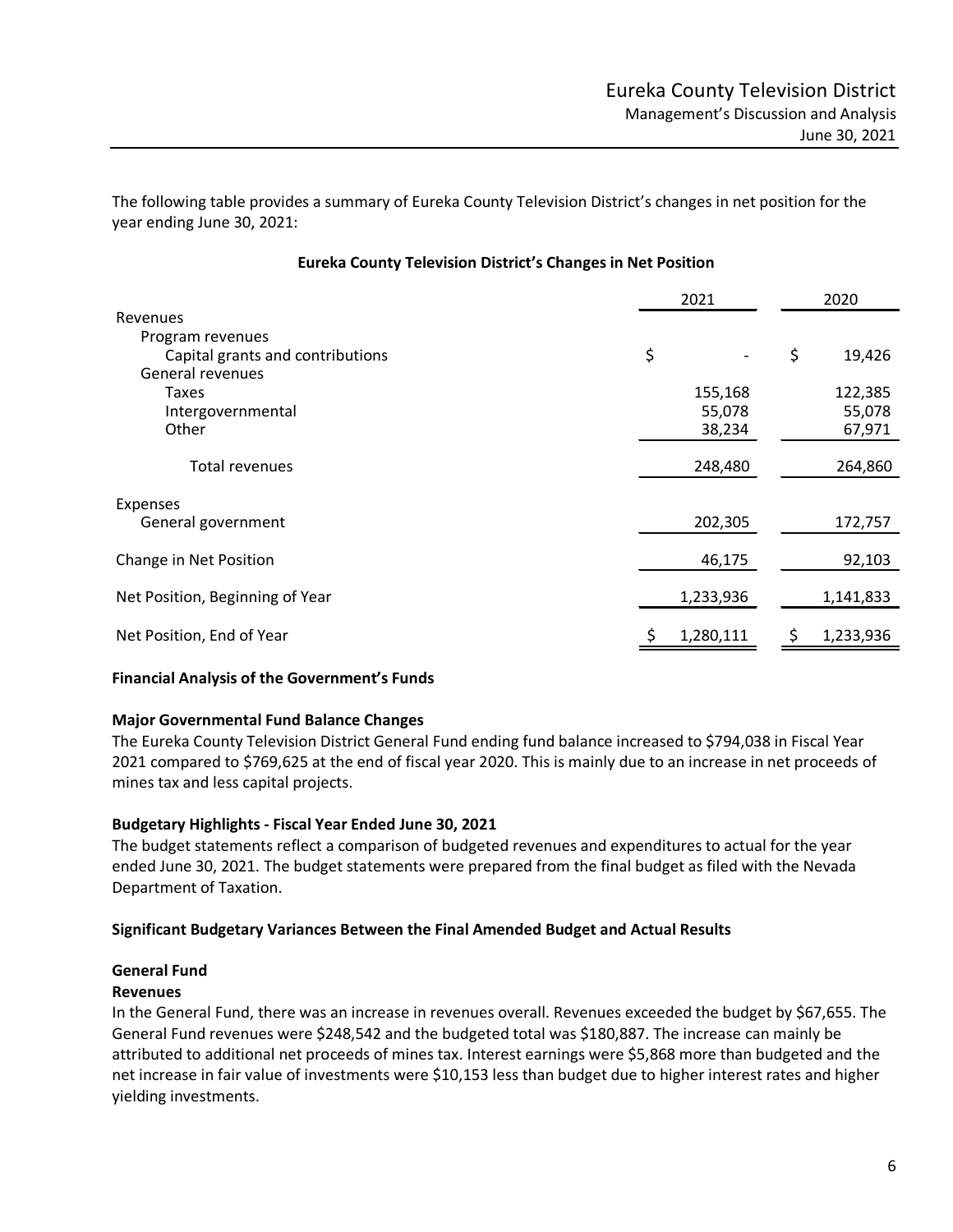## **Expenditures**

Actual expenditures were \$224,129, which was \$96,271 less than the budget appropriations for the year.

Overall, the total ending fund balance was \$794,038, which is \$307,423 more than budgeted. A portion of the ending fund balance was assigned for subsequent year operations per the fiscal year 2021-2022 budget totaling \$24,843 and the remainder of \$769,195 was unrestricted for District operations.

## **Capital Assets**

Eureka County Television District's investment in capital assets for its governmental activities as of June 30, 2021 amounts to \$485,980 (net of accumulated depreciation). This investment in capital assets includes buildings, improvements, machinery and equipment. Eureka County Television District's net change in investment in capital assets for fiscal year 2021 was an increase of \$21,824.

The increases were primarily due to additions totaling \$66,796. Major additions in the current year included a fiber optic project on Prospect and Argenta Mountain.

Additional information regarding capital assets can be found at Note 3 on page 23.

## **Economic Factors and Next Year's Budgets and Rates**

- The unemployment rate for Eureka County as of June 30, 2021 was 2.6 percent, which is a lower rate from one year ago. The State of Nevada average unemployment rate of 7.8 percent exceeds the national average rate of 5.9 percent.
- Inflationary trends in the region compare favorably to national indices.
- The COVID-19 pandemic hit Nevada with extreme unemployment and impacted tourism, sales tax and interest and investments.

All of these factors were considered in preparing Eureka County Television District's budget for the 2022 fiscal year.

Eureka County Television District has appropriated \$262,800 for General Fund spending in the 2022 fiscal year budget.

## **Requests for Information**

This financial report is designed to provide a general overview of Eureka County Television District's finances for all those with an interest in the government's finances. Questions concerning any of the information provided in this report or requests for additional financial information should be addressed to the Office of the Eureka Comptroller, P.O. Box 852, Eureka, Nevada 89316, Telephone Number 775-237-6128, E-mail ktodd@eurekacountynv.gov.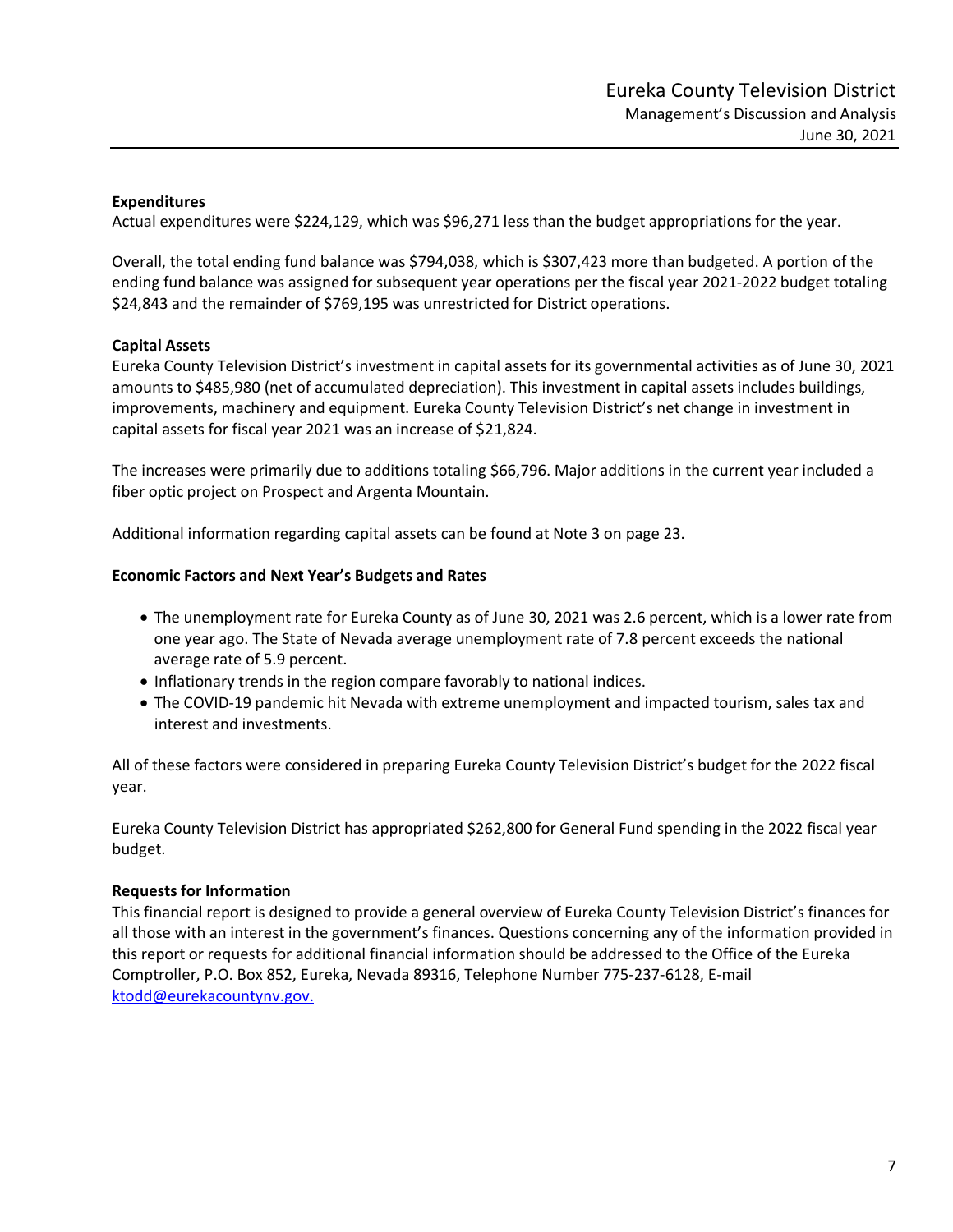<span id="page-9-1"></span><span id="page-9-0"></span>

|                                                 |    | Governmental<br>Activities |
|-------------------------------------------------|----|----------------------------|
| Assets                                          |    |                            |
| <b>Current Assets</b>                           |    |                            |
| Cash and investments                            | \$ | 870,457                    |
| Due from other governments                      |    | 9,180                      |
| Taxes receivable, delinquent                    |    | 114                        |
| Accrued interest receivable                     |    | 1,891                      |
| Capital assets, net of accumulated depreciation |    | 485,980                    |
|                                                 |    |                            |
| <b>Total assets</b>                             |    | 1,367,622                  |
|                                                 |    |                            |
| Liabilities                                     |    |                            |
| <b>Current Liabilities</b>                      |    |                            |
| Accounts payable                                |    | 76,688                     |
| Due to other governments                        |    | 10,823                     |
|                                                 |    |                            |
| <b>Total current liabilities</b>                |    | 87,511                     |
|                                                 |    |                            |
| <b>Net Position</b>                             |    |                            |
| Investment in capital assets                    |    | 485,980                    |
| Unrestricted                                    |    | 794,131                    |
| Total net position                              |    | 1,280,111                  |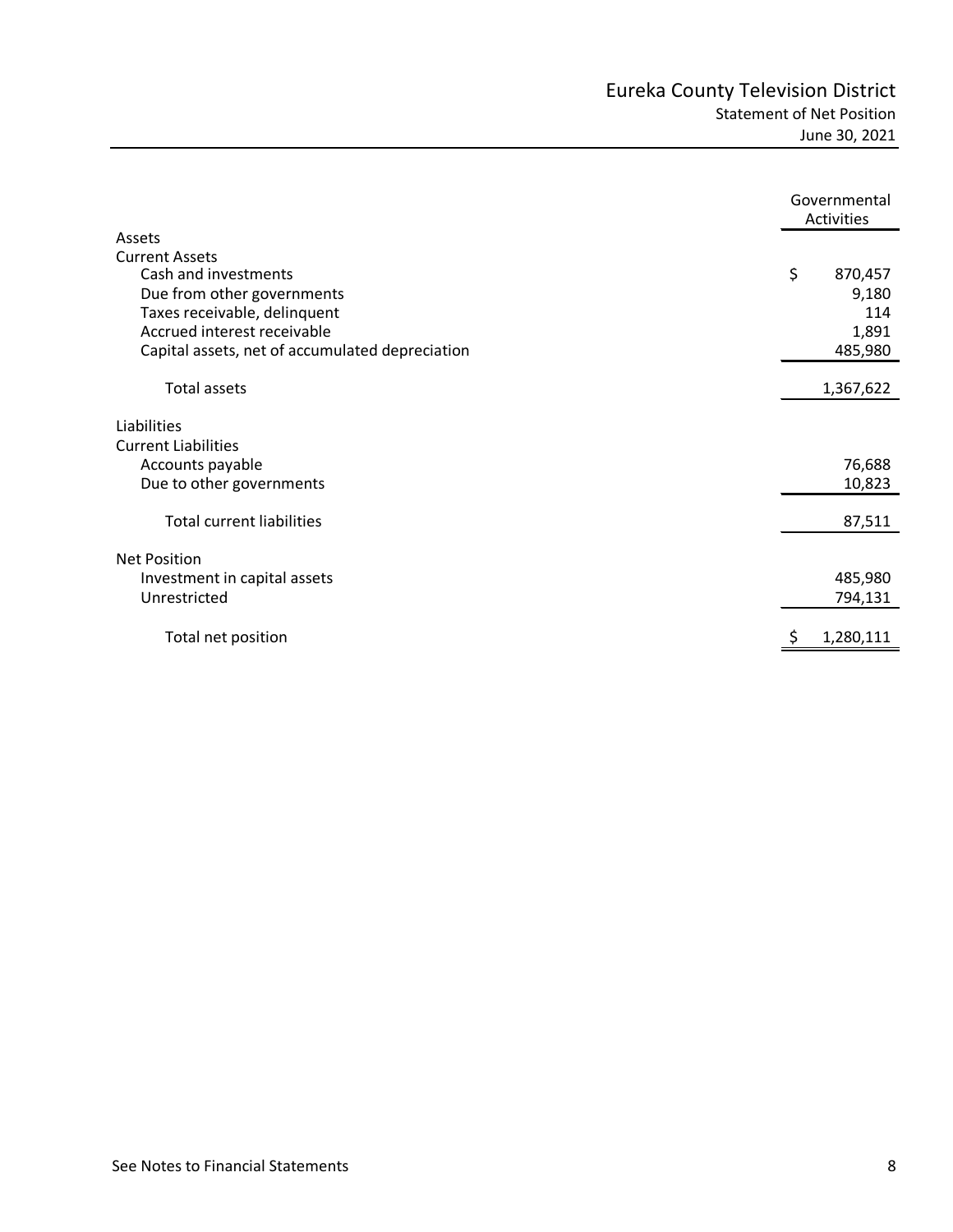<span id="page-10-0"></span>

|                                                                            | Program Revenues<br>Operating<br>Capital<br>Grants and<br>Grants and<br>Contributions<br>Contributions<br>Expenses |                                                                     |  |  | Net (Expense)<br>Revenue and<br>Changes in<br><b>Net Position</b> |
|----------------------------------------------------------------------------|--------------------------------------------------------------------------------------------------------------------|---------------------------------------------------------------------|--|--|-------------------------------------------------------------------|
| Functions/Programs                                                         |                                                                                                                    |                                                                     |  |  | Governmental<br>Activities                                        |
| <b>Primary Government</b><br>Governmental activities<br>General government | 202,305                                                                                                            |                                                                     |  |  | (202, 305)                                                        |
|                                                                            | <b>General Revenues</b><br>Property taxes                                                                          | Various state collected pass-through revenues not                   |  |  | 155,168                                                           |
|                                                                            | Miscellaneous revenue                                                                                              | restricted to specific programs<br>Interest and investment earnings |  |  | 55,078<br>1,215<br>37,019                                         |
|                                                                            | Total general revenues                                                                                             |                                                                     |  |  | 248,480                                                           |
|                                                                            | Change in Net Position                                                                                             |                                                                     |  |  | 46,175                                                            |
|                                                                            | Net Position, Beginning of Year                                                                                    |                                                                     |  |  | 1,233,936                                                         |
|                                                                            | Net Position, End of Year                                                                                          |                                                                     |  |  | 1,280,111                                                         |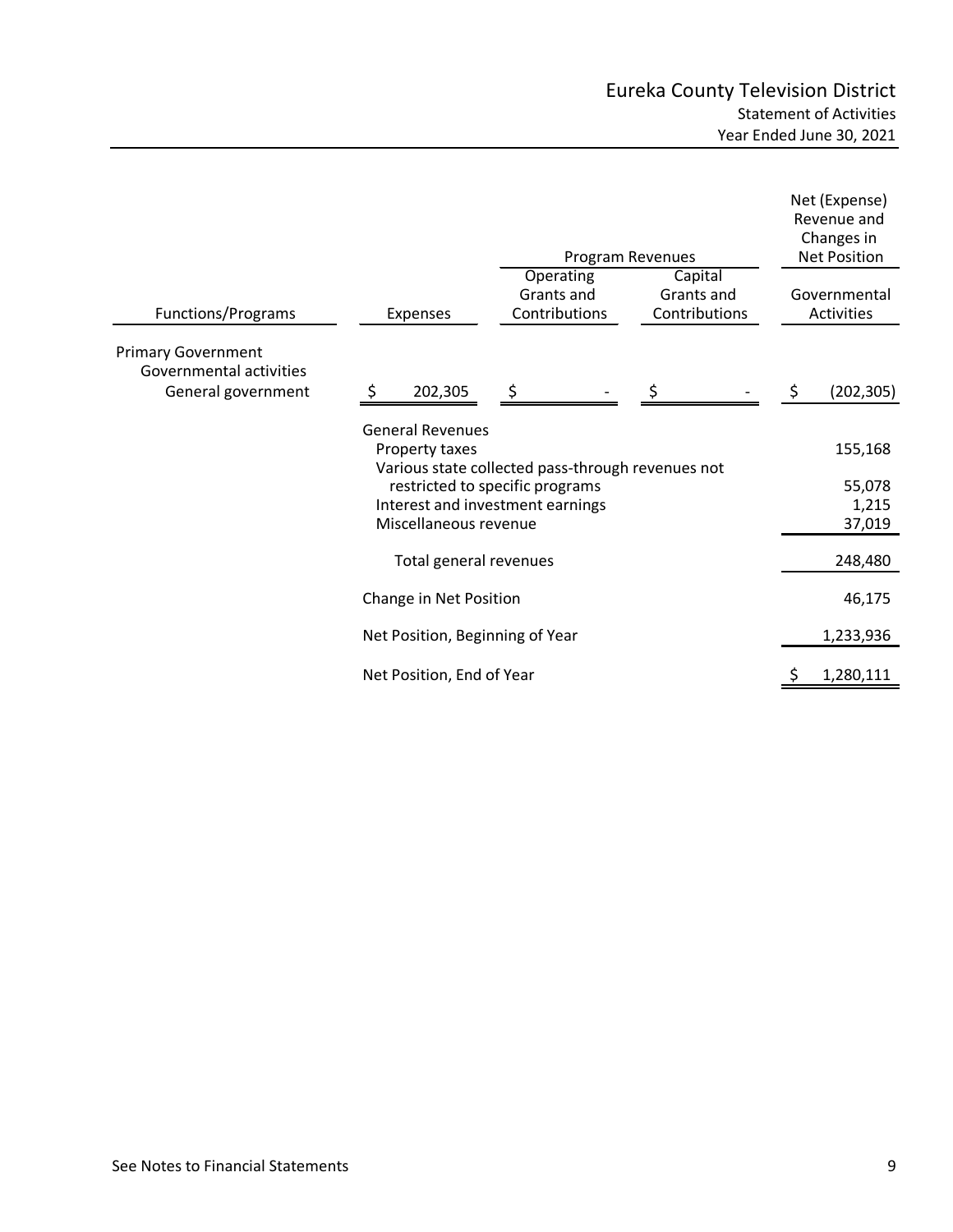<span id="page-11-1"></span><span id="page-11-0"></span>

|                                                                                                                             | General<br>Fund                        |
|-----------------------------------------------------------------------------------------------------------------------------|----------------------------------------|
| Assets<br>Cash and investments<br>Due from other governments<br>Taxes receivable, delinquent<br>Accrued interest receivable | \$<br>870,457<br>9,180<br>114<br>1,891 |
| <b>Total assets</b>                                                                                                         | 881,642                                |
| Liabilities<br>Accounts payable<br>Due to other governments                                                                 | \$<br>76,688<br>10,823                 |
| <b>Total liabilities</b>                                                                                                    | 87,511                                 |
| Deferred Inflows of Resources<br>Unavailable revenue - delinquent property taxes                                            | 93                                     |
| <b>Fund Balance</b><br>Assigned - subsequent year operations<br>Unrestricted                                                | 24,843<br>769,195                      |
| <b>Total fund balance</b>                                                                                                   | 794,038                                |
| Total liabilities, deferred inflows of resources and fund balance                                                           | 881,642                                |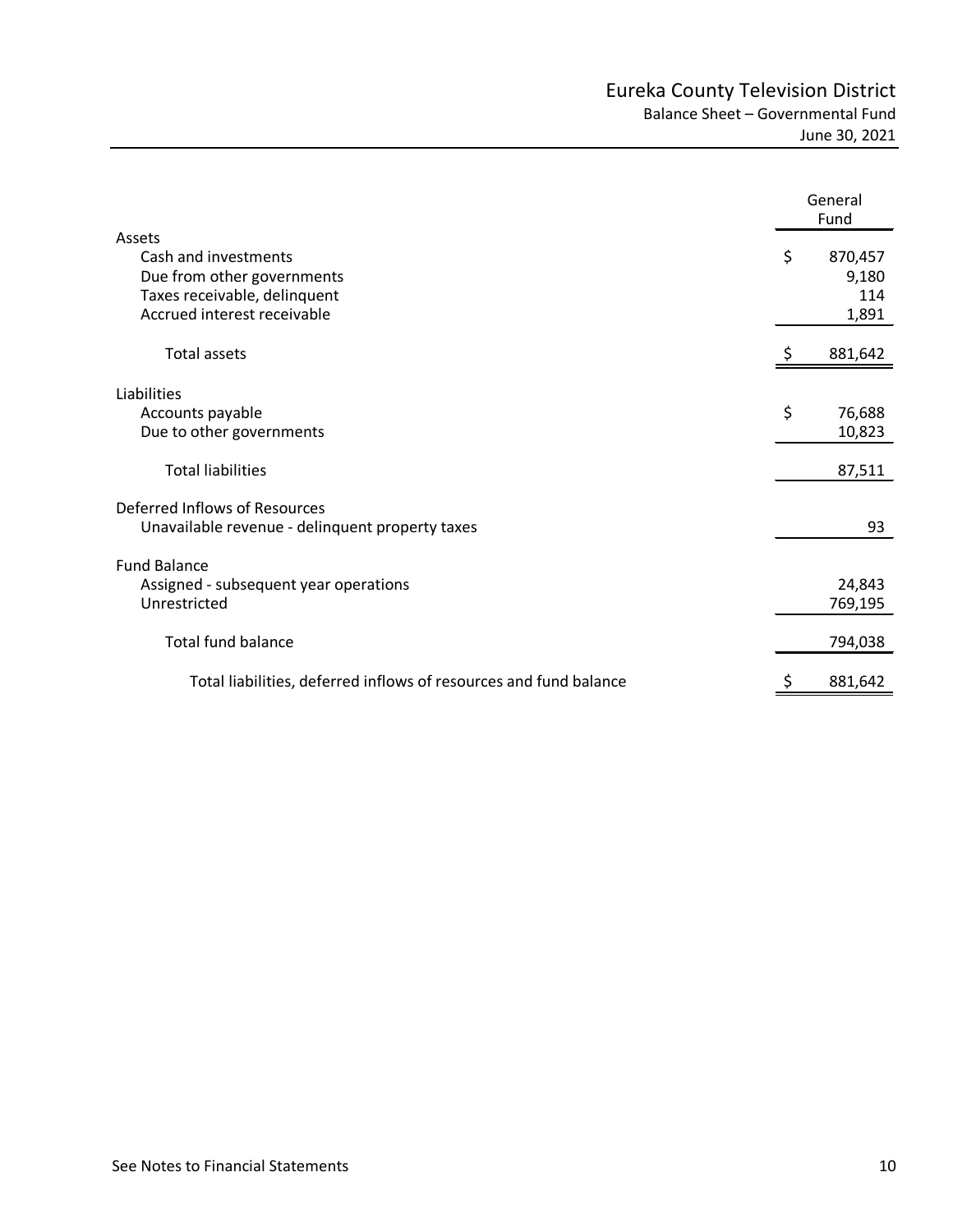Reconciliation of the Balance Sheet of the Governmental Fund to the Statement of Net Position June 30, 2021

<span id="page-12-0"></span>Amounts reported for governmental activities in the statement of net position are different because:

| Total fund balance, governmental funds                                                                                                                                                                                            | \$<br>794,038 |
|-----------------------------------------------------------------------------------------------------------------------------------------------------------------------------------------------------------------------------------|---------------|
| Capital assets net of the related depreciation are not reported in the<br>governmental funds financial statements because they are not<br>current financial resources, but they are reported in the statement<br>of net position. |               |
| Capital assets<br>2,646,263<br>Less accumulated depreciation<br>(2, 160, 283)                                                                                                                                                     | 485,980       |
| Deferred inflows of resources for delinguent property taxes represent<br>amounts that are not yet available to fund current expenditures<br>and, therefore, are deferred in the governmental funds balance sheet.                 | 93            |
| Net position of governmental activities                                                                                                                                                                                           | 1.280.111     |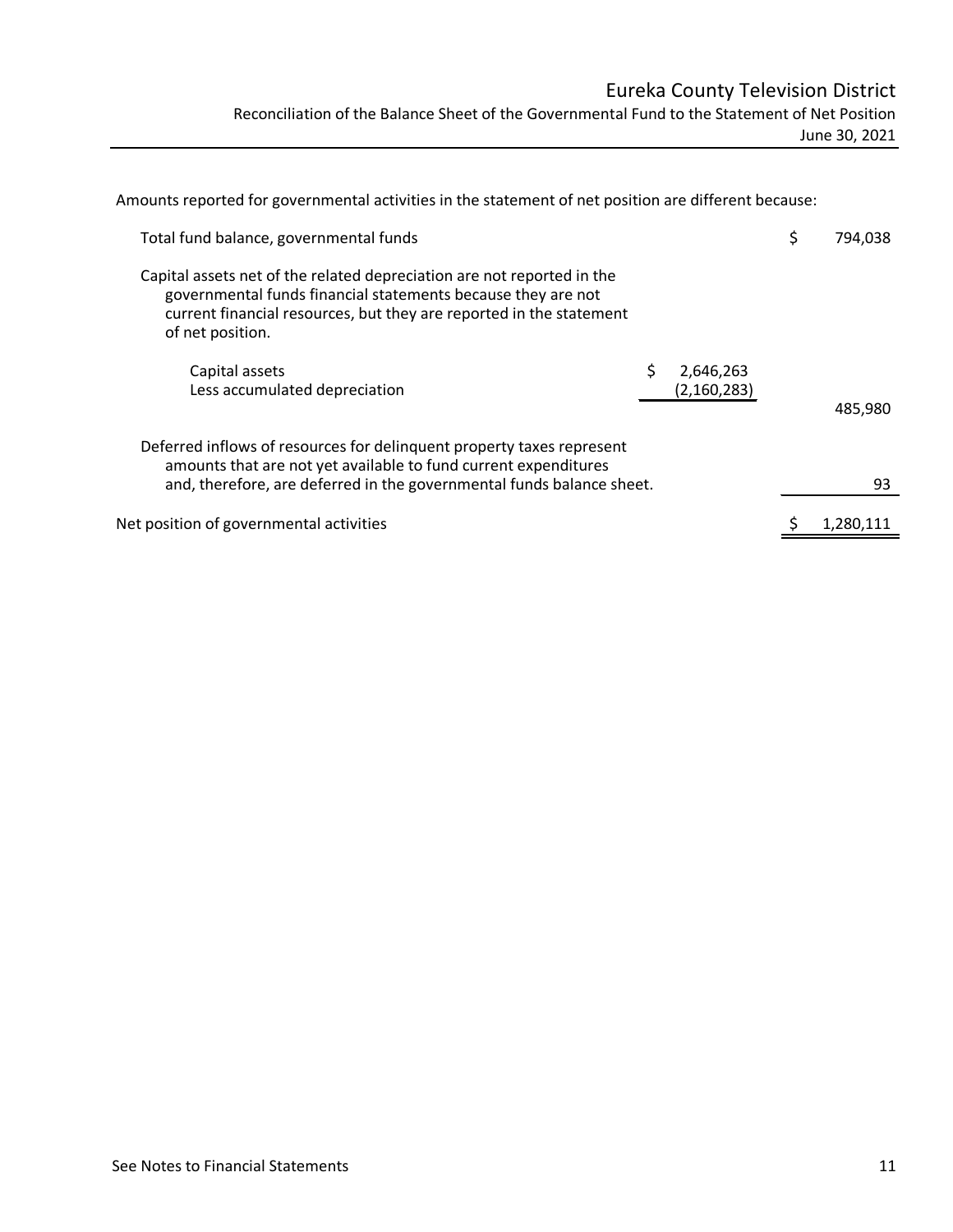## Eureka County Television District Statement of Revenues, Expenditures, and Changes in Fund Balance – Governmental Fund Year Ended June 30, 2021

<span id="page-13-0"></span>

|                                                                  | General<br>Fund                   |
|------------------------------------------------------------------|-----------------------------------|
| Revenues<br>Taxes<br>Intergovernmental revenues<br>Miscellaneous | \$<br>155,230<br>55,078<br>38,234 |
| Total revenues                                                   | 248,542                           |
| Expenditures<br>General government                               | 224,129                           |
| Net Change in Fund Balance                                       | 24,413                            |
| Fund Balance, Beginning of Year                                  | 769,625                           |
| Fund Balance, End of Year                                        | 794,038                           |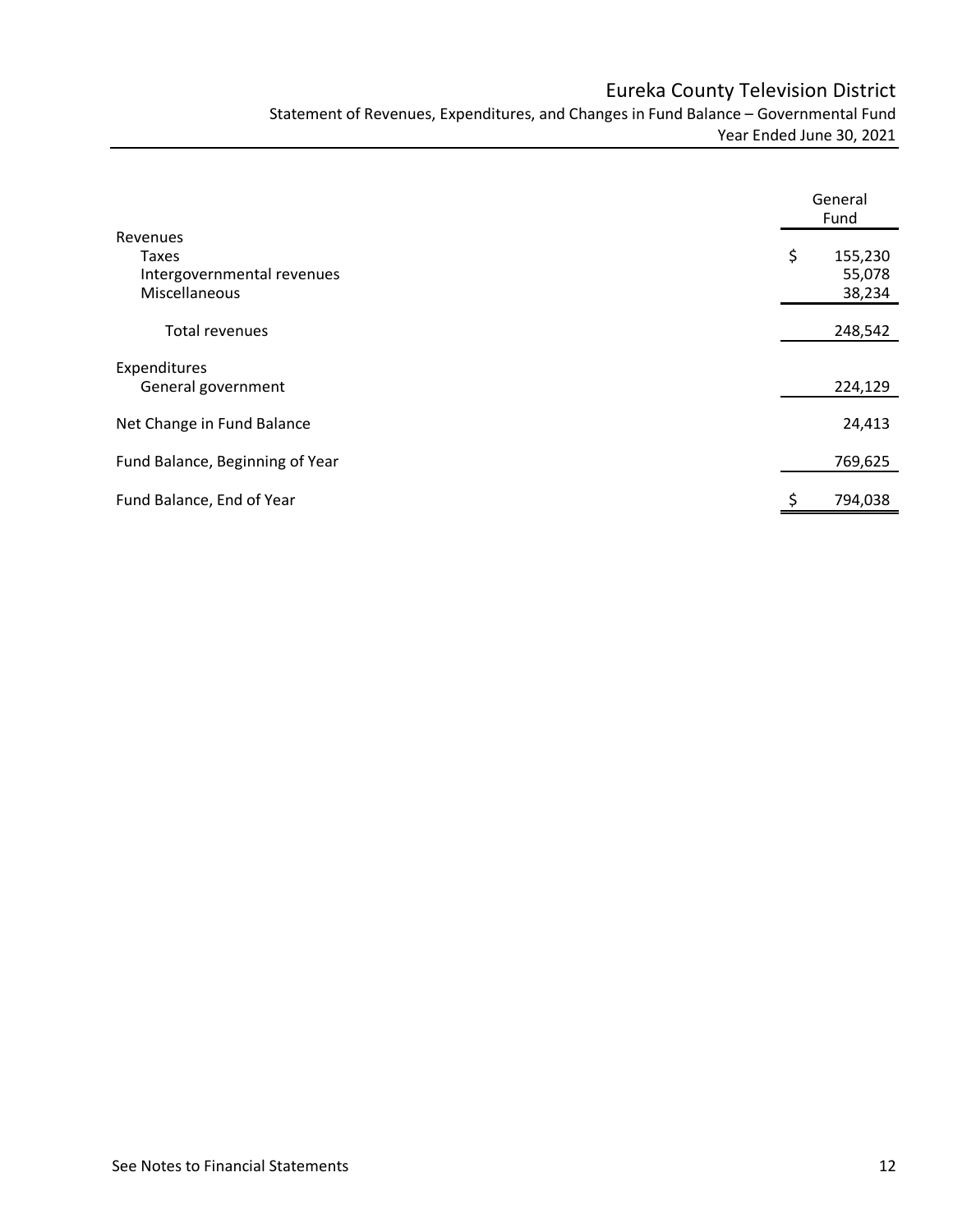| Reconciliation of the Statement of Revenues, Expenditures, and Changes in Fund Balance |
|----------------------------------------------------------------------------------------|
| of the Governmental Fund to the Statement of Activities                                |
| Year Ended June 30, 2021                                                               |

<span id="page-14-0"></span>

| Amounts reported for governmental activities in the statement of activities are different because:                                                                                                                                                                                                                |                          |              |
|-------------------------------------------------------------------------------------------------------------------------------------------------------------------------------------------------------------------------------------------------------------------------------------------------------------------|--------------------------|--------------|
| Net Change in Fund Balance, Governmental Funds                                                                                                                                                                                                                                                                    |                          | \$<br>24,413 |
| Capital outlays to purchase or build capital assets are reported in<br>governmental funds as expenditures. However, those costs are<br>shown in the statement of net position and allocated over their<br>estimated useful lives as depreciation expense in the statement<br>of activities.                       |                          |              |
| Capital outlay to purchase capital assets<br>Current depreciation expense                                                                                                                                                                                                                                         | \$<br>66,796<br>(44,972) | 21,824       |
| Property taxes that are collected in time to pay obligations of the<br>current period are reported as revenue in the fund statements.<br>However, amounts that relate to prior periods that first become<br>available in the current period should note be reported as<br>revenue in the statement of activities. |                          |              |
| Current year change in unavailable property taxes revenue                                                                                                                                                                                                                                                         |                          | (62)         |
| Change in Net Position of Governmental Activities                                                                                                                                                                                                                                                                 |                          | 46,175       |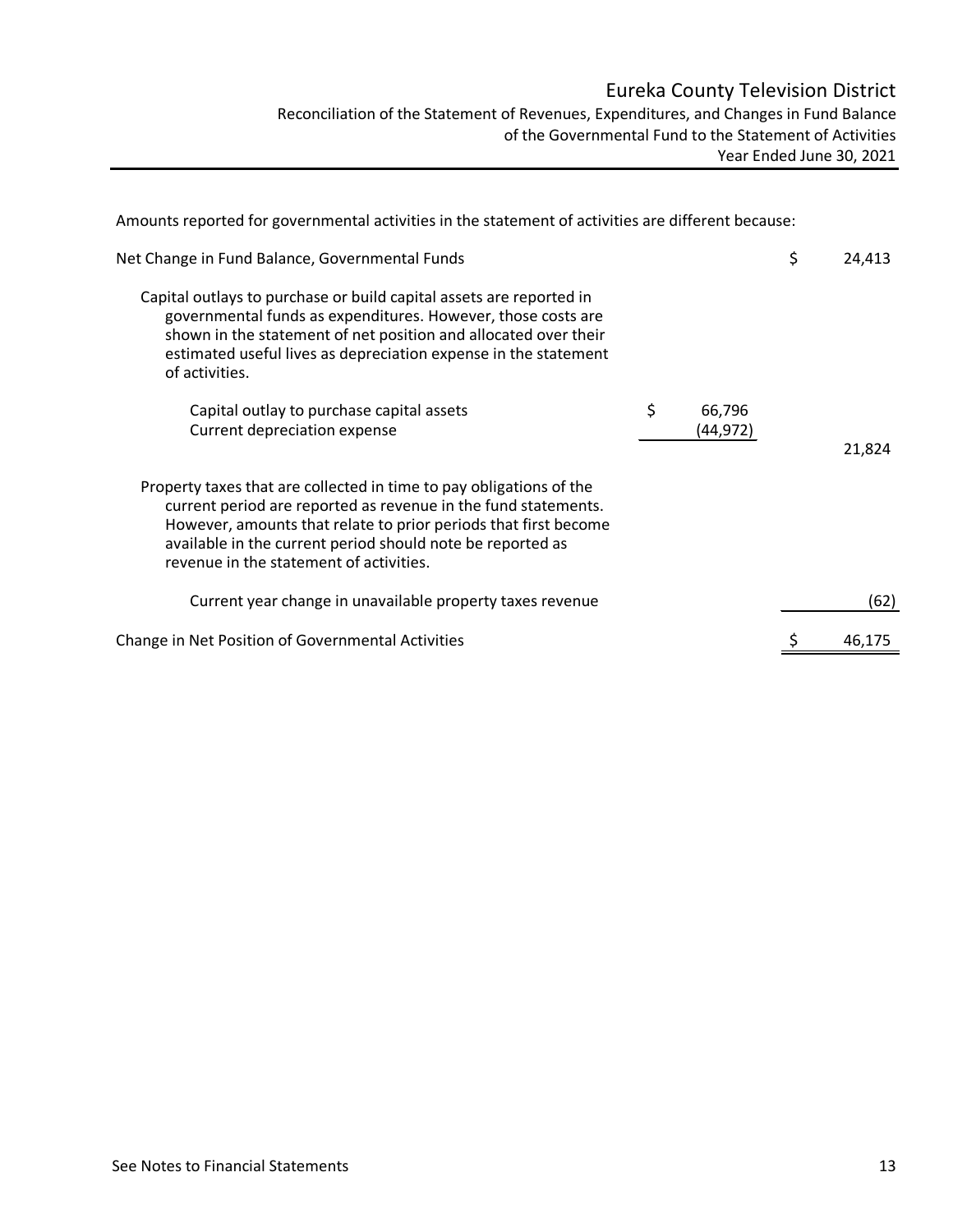<span id="page-15-0"></span>Schedule of Revenues, Expenditures, and Changes in Fund Balance – Budget and Actual – General Fund Year Ended June 30, 2021

|                            |          | <b>Budgeted Amounts</b> |       |         |        |         |          |           |
|----------------------------|----------|-------------------------|-------|---------|--------|---------|----------|-----------|
|                            | Original |                         | Final |         | Actual |         | Variance |           |
| Revenues                   |          |                         |       |         |        |         |          |           |
| <b>Taxes</b>               |          |                         |       |         |        |         |          |           |
| Ad valorem taxes           |          |                         |       |         |        |         |          |           |
| Secured-real property      | \$       | 63,388                  | \$    | 63,388  | \$     | 49,554  | \$       | (13, 834) |
| State unitary tax          |          |                         |       |         |        | 3,398   |          | 3,398     |
| Personal property roll     |          |                         |       |         |        | 7,206   |          | 7,206     |
| Net proceeds of mines      |          | 36,221                  |       | 36,221  |        | 95,072  |          | 58,851    |
|                            |          | 99,609                  |       | 99,609  |        | 155,230 |          | 55,621    |
| Intergovernmental Revenues |          |                         |       |         |        |         |          |           |
| State shared revenue       |          |                         |       |         |        |         |          |           |
| Consolidated tax           |          | 55,078                  |       | 55,078  |        | 55,078  |          |           |
|                            |          |                         |       |         |        |         |          |           |
| Miscellaneous              |          |                         |       |         |        |         |          |           |
| Rents                      |          | 20,000                  |       | 20,000  |        | 34,820  |          | 14,820    |
| Refunds                    |          | 500                     |       | 500     |        | 2,199   |          | 1,699     |
| Interest earned            |          | 5,000                   |       | 5,000   |        | 10,868  |          | 5,868     |
| Net realized gain (loss)   |          | 200                     |       | 200     |        |         |          | (200)     |
| Net increase (decrease) in |          |                         |       |         |        |         |          |           |
| fair value of investments  |          | 500                     |       | 500     |        | (9,653) |          | (10, 153) |
|                            |          | 26,200                  |       | 26,200  |        | 38,234  |          | 12,034    |
| <b>Total revenues</b>      |          | 180,887                 |       | 180,887 |        | 248,542 |          | 67,655    |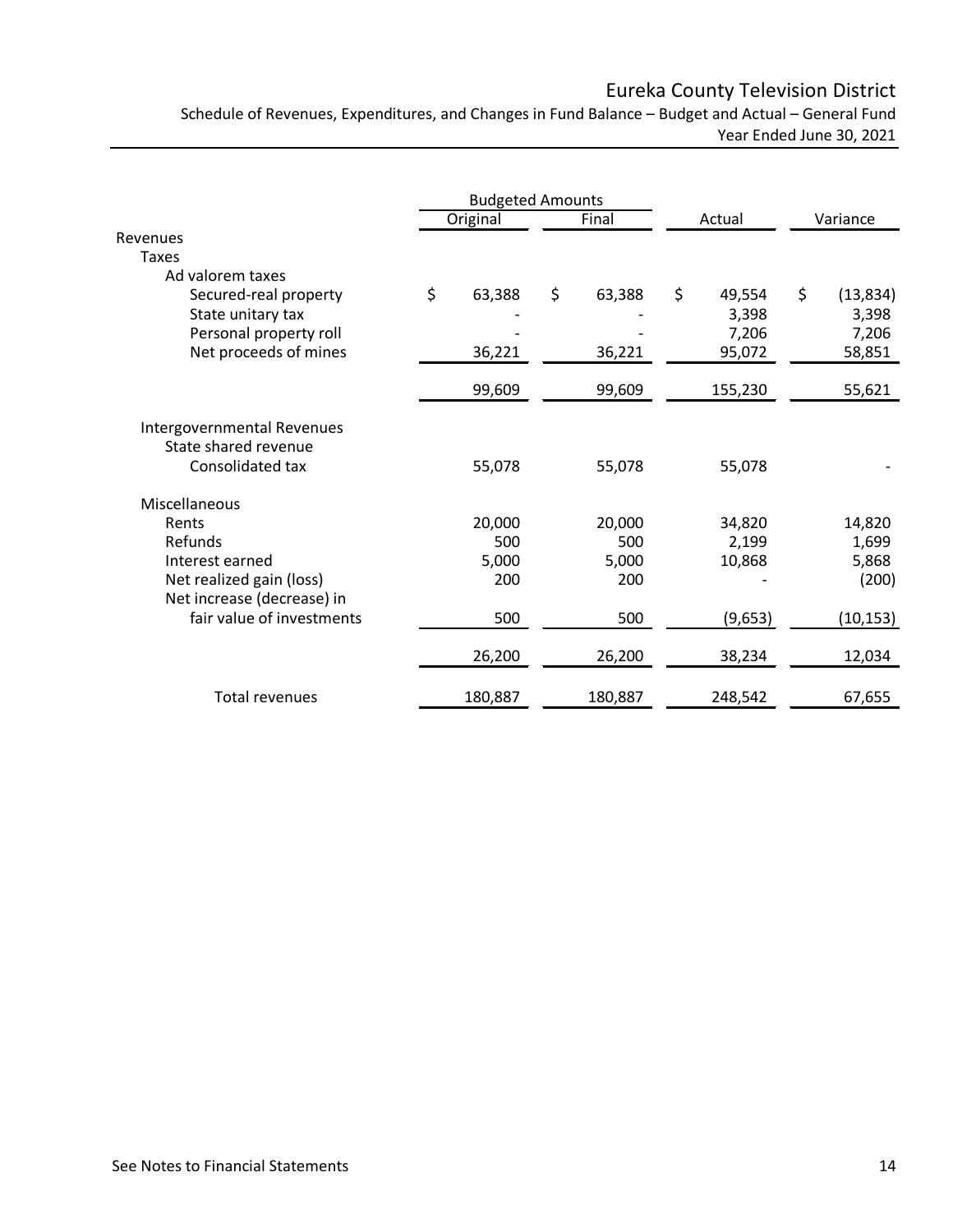Schedule of Revenues, Expenditures, and Changes in Fund Balance – Budget and Actual – General Fund Year Ended June 30, 2021

|                                 | <b>Budgeted Amounts</b> |            |    |            |    |         |    |          |
|---------------------------------|-------------------------|------------|----|------------|----|---------|----|----------|
|                                 |                         | Original   |    | Final      |    | Actual  |    | Variance |
| Expenditures                    |                         |            |    |            |    |         |    |          |
| General government              |                         |            |    |            |    |         |    |          |
| Television administration       |                         |            |    |            |    |         |    |          |
| <b>Salaries</b>                 | \$                      | 15,000     | \$ | 15,000     | \$ | 5,900   | \$ | 9,100    |
| <b>Employee benefits</b>        |                         | 1,700      |    | 1,700      |    | 138     |    | 1,562    |
| Services and supplies           |                         | 105,200    |    | 105,200    |    | 76,287  |    | 28,913   |
|                                 |                         | 121,900    |    | 121,900    |    | 82,325  |    | 39,575   |
| <b>Tank Hill</b>                |                         |            |    |            |    |         |    |          |
| Services and supplies           |                         | 11,000     |    | 11,000     |    | 18,637  |    | (7,637)  |
| Capital outlay                  |                         | 15,000     |    | 15,000     |    |         |    | 15,000   |
|                                 |                         |            |    |            |    |         |    |          |
|                                 |                         | 26,000     |    | 26,000     |    | 18,637  |    | 7,363    |
| Mary's Mountain                 |                         |            |    |            |    |         |    |          |
| Services and supplies           |                         | 12,500     |    | 12,500     |    | 21,101  |    | (8,601)  |
| <b>Prospect Peak</b>            |                         |            |    |            |    |         |    |          |
| Services and supplies           |                         | 38,000     |    | 38,000     |    | 22,956  |    | 15,044   |
| Capital outlay                  |                         | 20,000     |    | 20,000     |    | 2,225   |    | 17,775   |
|                                 |                         | 58,000     |    | 58,000     |    | 25,181  |    | 32,819   |
|                                 |                         |            |    |            |    |         |    |          |
| Argenta Ridge                   |                         |            |    |            |    |         |    |          |
| Services and supplies           |                         | 37,000     |    | 37,000     |    | 12,314  |    | 24,686   |
| Capital outlay                  |                         | 65,000     |    | 65,000     |    | 64,571  |    | 429      |
|                                 |                         | 102,000    |    | 102,000    |    | 76,885  |    | 25,115   |
|                                 |                         |            |    |            |    |         |    |          |
| <b>Total expenditures</b>       |                         | 320,400    |    | 320,400    |    | 224,129 |    | 96,271   |
| Net Change in Fund Balance      |                         | (139, 513) |    | (139, 513) |    | 24,413  |    | 163,926  |
| Fund Balance, Beginning of Year |                         | 626,128    |    | 626,128    |    | 769,625 |    | 143,497  |
| Fund Balance, End of Year       | \$                      | 486,615    | \$ | 486,615    | \$ | 794,038 | \$ | 307,423  |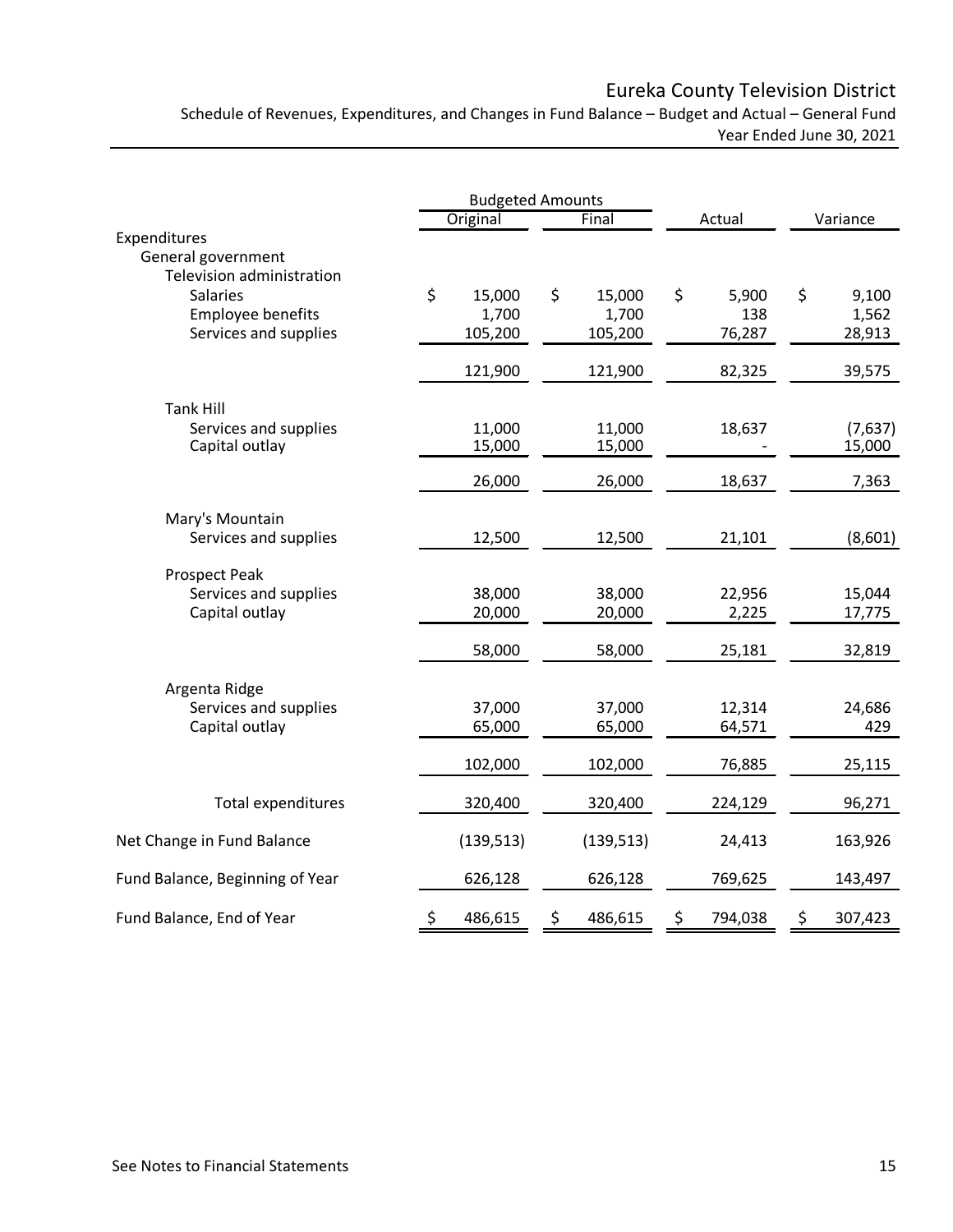## <span id="page-17-0"></span>**Note 1 - Summary of Significant Accounting Policies**

Eureka County Television District, State of Nevada, (the District) is a local government created and operated under the provisions of Nevada Revised Statutes (NRS) Chapter 318. Eureka County Television District is governed by an elected Board of five members who possess final decision-making authority and is held primarily accountable for those decisions. The District is responsible for establishing spending limitations, funding any deficits and borrowing funds and/or issuing bonds to finance county system operations and construction. Eureka County provides assistance with day-to-day operations, budget preparation and accounting functions of the District. The Eureka County Commission must also approve and sign the tentative and final budgets along with the District Board of Directors.

The accounting policies of the District conform to accounting principles generally accepted in the United States of America as applicable to governmental entities. The Governmental Accounting Standards Board (GASB) is the accepted standard setting body for establishing these accounting and financial principles.

The accounting and reporting framework and the more significant accounting policies are as follows:

## **Reporting Entity**

The financial statements included herein present the District. The District has no component units and is a discretely presented component unit of Eureka County.

The Eureka County Television District is a special district providing television broadcast services to Eureka County Television citizens.

## **Government-Wide and Fund Financial Statements**

The basic financial statements consist of government-wide statements and the fund financial statements. The government-wide financial statements include a statement of net position and a statement of activities.

The statement of net position presents the financial position of the District at year-end. The statement of activities demonstrates the degree to which the direct expenses of a given function or segment is offset by program revenues. Direct expenses are those that are clearly identifiable with a specific function or segment. Program revenues include 1) charges to patrons who purchase, use, or directly benefit from goods, services, or privileges provided by a given function or segment and 2) grants and contributions that are restricted to meeting the operational or capital requirements of a particular function or segment. Taxes and revenues not properly included among program revenues are reported instead as general revenues. Those programs or functions with a net cost not supported by program revenues are generally dependent on general-purposes revenues, such as taxes, to remain operational. When both restricted and unrestricted resources are available for use, it is the District's policy to use restricted resources first, then unrestricted resources as they are needed.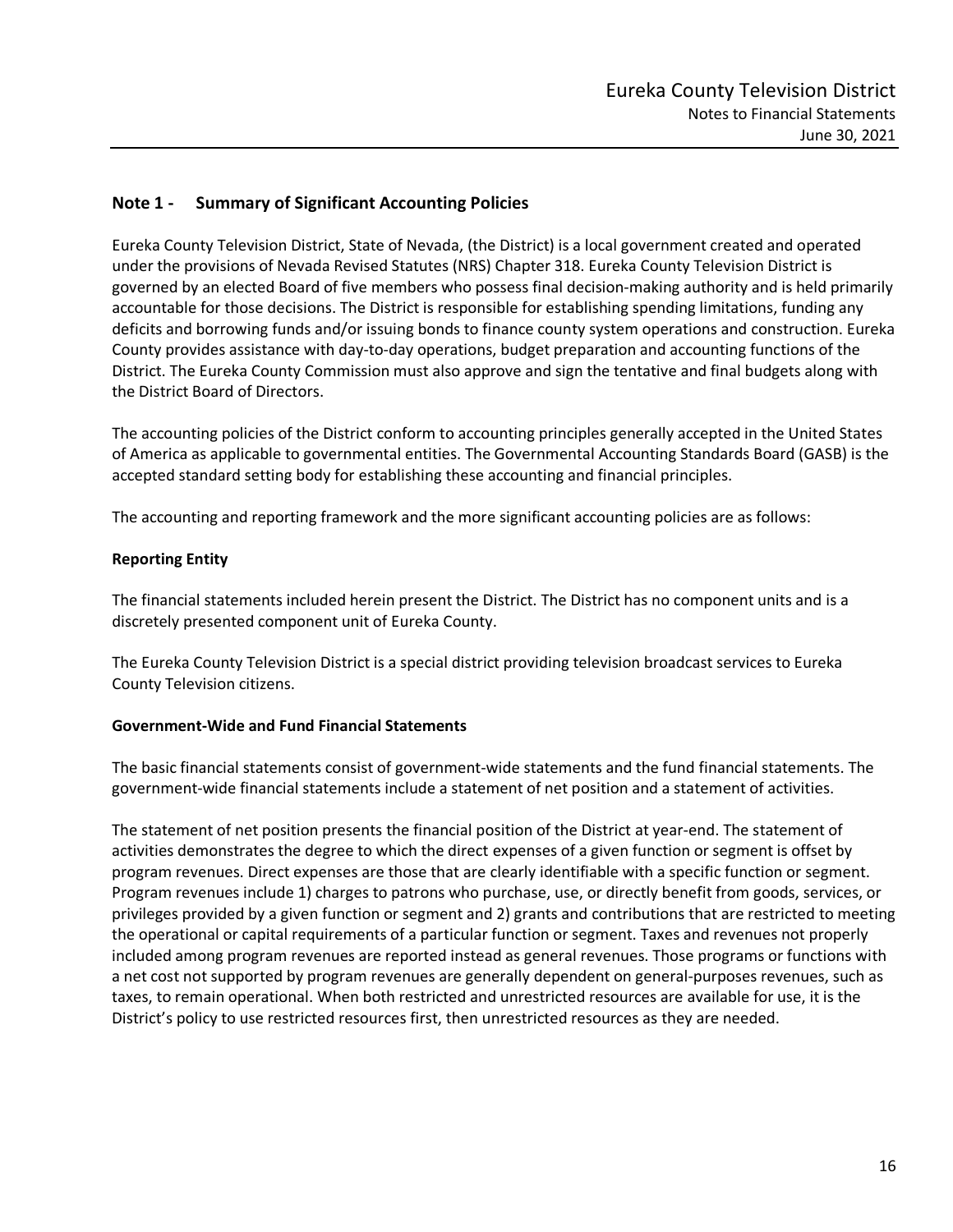## **Measurement Focus, Basis of Accounting, and Financial Statement Presentation**

The *government-wide financial statements* are reported using the economic resources measurement focus and the accrual basis of accounting. Revenues are recorded when earned and expenses are recorded when a liability is incurred, regardless of the timing of related cash flows. Property taxes are recognized as revenue in the year for which they are levied. Grants and similar items are recognized as revenue as soon as all eligibility requirements imposed by the provider have been met. Grant revenues are reflected as unearned revenue if funds have been received prior to meeting such requirements.

*Governmental fund financial statements* are reported using the current financial resources measurement focus and the modified accrual basis of accounting. Revenues are recognized as soon as they are both measurable and available. Gross receipts and sales taxes are considered "measurable" when in the hands of intermediary collecting agents or governments. Revenues are considered available when they are collectible within the current period or soon enough thereafter to pay liabilities of the current period. For this purpose, the District considers revenues to be available if they are collected within 60 days after the end of the current fiscal period. Anticipated refunds of taxes are recorded as liabilities and reductions of revenue when they are measurable, and the payment seems certain. Expenditures are generally recorded when a liability is incurred, as under accrual accounting. However, debt service expenditures, as well as expenditures related to compensated absences, employment benefits, and claims and judgments, are recorded only when payment is due.

Property taxes and interest associated with the current fiscal period are all considered to be susceptible to accrual, and so have been recognized as revenues of the current fiscal period. Only the portion of special assessments receivable due within the current fiscal period is considered to be susceptible to accrual as revenue of the current period. All other revenue items are considered to be measurable and available only when cash is received by the District.

The major revenue sources of the District include tax revenues, ad valorem (property) taxes, consolidated tax (sales tax), rents, interest income and various operating and capital grants. Ad valorem taxes are reflected as deferred inflows of resources in the individual funds if they are not available to finance the activities of the current period.

The District's financial records are organized on the basis of funds, which are independent fiscal and accounting entities with a separate set of self-balancing accounts. Fund accounting segregates funds according to their intended purpose and is used to aid management in demonstrating compliance with finance-related legal and contractual provisions.

The District reports the following major governmental funds:

• General Fund – The general fund is the general operating fund of the District. It is used to account for all financial resources and costs of operations traditionally associated with the District, which are not required to be accounted for in another fund.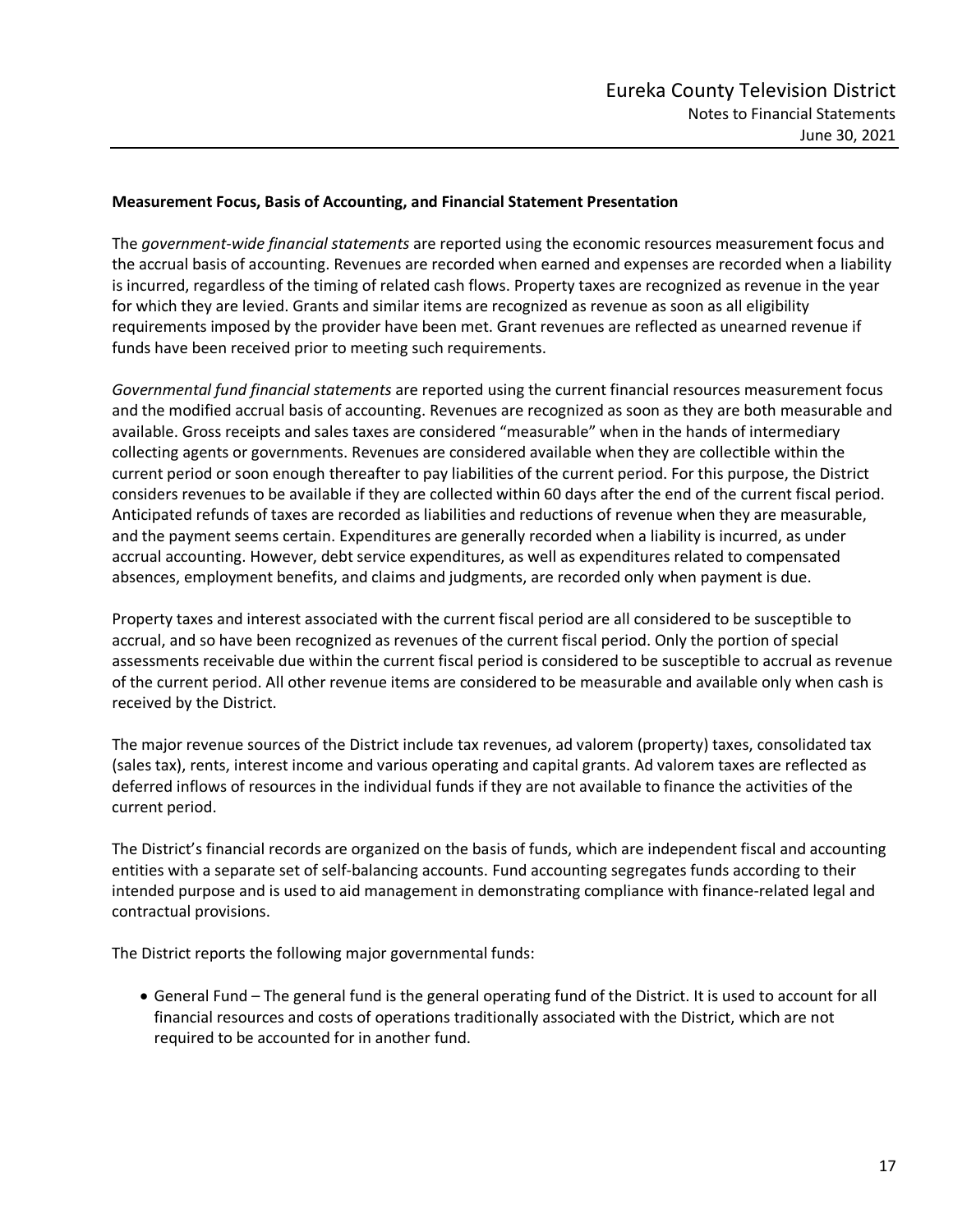## **Budgets and Budgetary Accounting**

Eureka County Television District adheres to the Local Government Budget and Finance Act incorporated in Section 354 of the Nevada Revised Statutes. The District is required to legally adopt budgets for all funds except fiduciary funds. The budgets are filed as a matter of public record with the Clerk of the Board of Eureka County and State Department of Taxation. The District staff uses the following procedures to establish, modify and control the budgetary information that is reflected in these financial statements.

- 1. On or before April 15, the Eureka County Commission and the District Board file a tentative budget with the Nevada Department of Taxation for all funds for the fiscal year beginning the following July 1. The tentative budget is prepared by fund, function and department and includes proposed expenditures and the means of financing them.
- 2. Public budget hearings on the tentative budget are held in May to obtain taxpayer comments.
- 3. Prior to June 1, the Board/Commission indicates changes, if any, to be made to the tentative budget and adopts a final budget by a majority vote of the Board/Commissioners. The final budget must then be forwarded to the Nevada Department of Taxation for final approval. The above dates may be adjusted as necessary during legislative years.
- 4. Formal budgetary integration in the financial records of all funds is employed to enhance management control during the year, however encumbrance accounting is not utilized. All appropriations lapse at the end of the fiscal year.
- 5. The appropriated budget amounts may be transferred between functions, funds, or contingency accounts if the transfer does not increase the total appropriations for fiscal year amounts subject to advisement of the Board of Directors at the next subsequent meeting and must be recorded in the minutes of the meeting. Budget augmentations and amendments in excess of original budgetary amounts require prior approval of the Eureka County Commission and the District Board of Directors, following a scheduled and noticed public hearing.
- 6. Budgets for all funds are adopted on a basis consistent with accounting principles generally accepted in the United States of America (GAAP). Budgeted amounts reflect budget amendments made during the year in accordance with the above procedures.
- 7. In accordance with state statute, actual expenditures may not exceed budgetary appropriations of the various functions of the individual governmental funds, except for bond repayments, short-term financing repayment and any other long-term contract expressly authorized by law, and certain other items specified in NRS 354.626.

## **Property Taxes**

All real property in Eureka County, which the District is located in, is assigned a parcel number in accordance with state law, with each parcel being subject to physical reappraisal every five years. A factoring system is used to adjust the appraised value during the years between physical appraisals. The assessed valuation of the property and its improvements is assessed at 35% of "taxable value" as defined by statute. The amount of tax levied is determined by multiplying the assessed value by the tax rate applicable to the area in which the property is located. In 2005, the Nevada State Legislature passed Assembly Bill 489 which provides for a partial abatement of the property tax levied on qualified property. For qualified property, the abatement may limit the increase of property taxes based on the previous year's assessed value.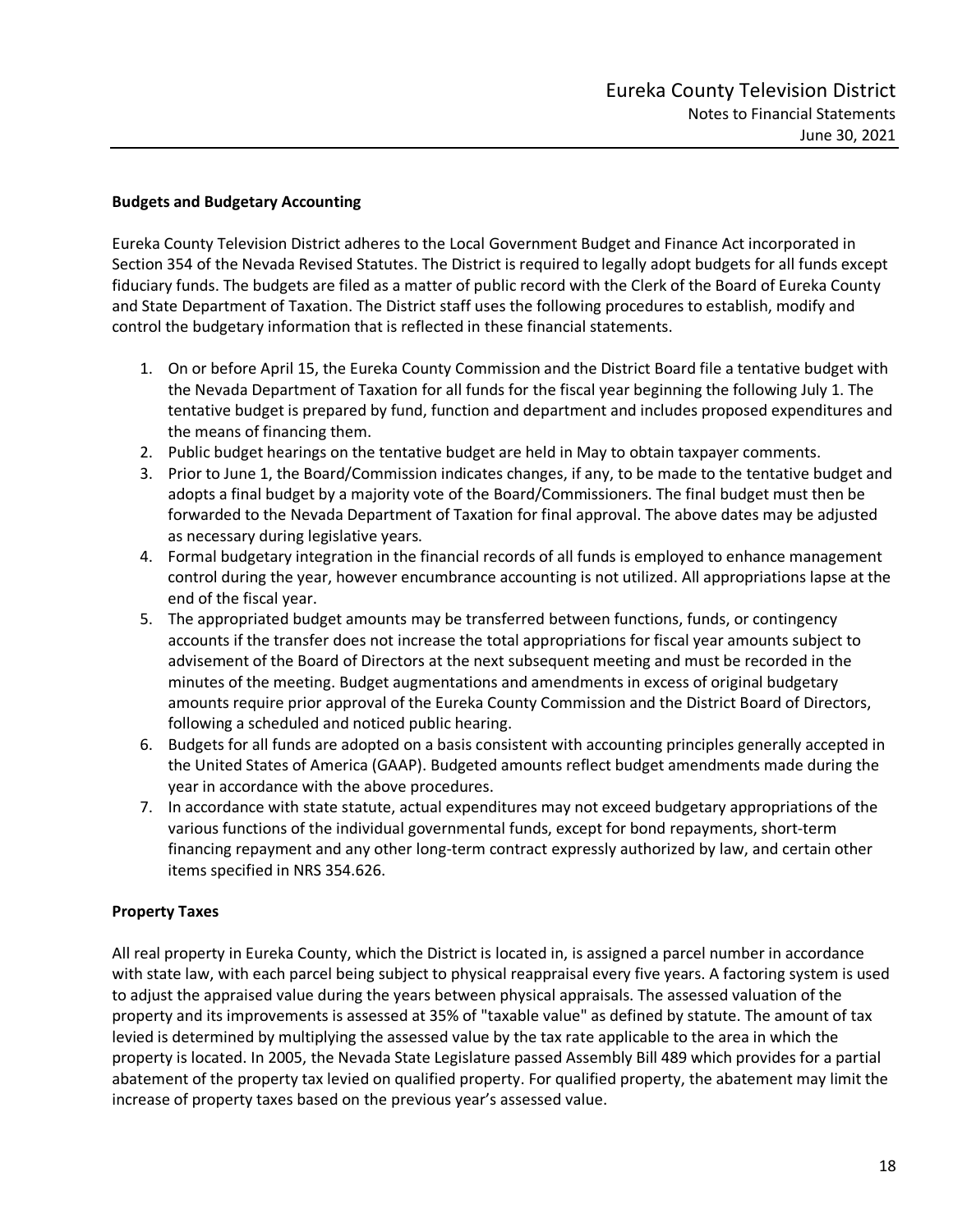The maximum tax rate was established in the State Constitution at \$5.00 per hundred dollars of assessed valuation; however, as a result of the 1979 legislative session, the tax rate was further limited to \$3.64 per hundred dollars of assessed valuation unless the electorate approves an additional rate. Legislation passed during the 1981 legislative session provided for a reduction in the property tax rate based upon a legislatively derived formula.

To help offset this loss in property tax revenue, the state sales tax was increased from 3.5% to 5.75% by the State Legislature. The 1991 legislature further increased the minimum sales tax to 6.5%. This increase in sales tax, less .5% of collections to cover administrative costs, is being returned to the local governments as a part of the consolidated tax. The amount of sales tax to be distributed to each governmental entity in Nevada is determined by a formula developed and approved by the State Legislature.

Taxes on real property are levied and the lien on the property attached on July 1 (the levy date) of the year for which the taxes are levied. Taxes are due on the third Monday in August; however, they may be paid in four installments payable on the third Monday in August, and the first Mondays in October, January and March. Any tax paid more than ten days late is assessed a penalty. In the event of nonpayment, the Eureka County Treasurer records a Trustee's Certificate holding the property for a period of two years after the first Monday in June of the year the certificate is dated, unless sooner redeemed upon payment of taxes, penalties and costs together with interest at the rate of 10% per year from the date the taxes were due until paid. If delinquent taxes are not paid within the two-year redemption period, the Eureka County Treasurer, obtains a tax deed to the property free of all encumbrances. Upon receipt of a deed, the Eureka County Treasurer may sell the property to satisfy the tax lien once all requirements are met.

Taxes on personal property are collected currently. Personal property declarations are mailed out annually and the tax is computed using percentages of taxable values established by the Department of Taxation and tax rates described above. The major classifications of personal property are commercial, mobile homes, marine, aircraft and agricultural. In Eureka County, taxes on motor vehicles are also collected by the Eureka County Assessor and remitted to the State. The taxes are then returned to the County of origin to be apportioned based on a statutory formula as part of Consolidated Tax Revenue.

Eureka County collects property taxes for all entities with a tax rate within the County and remits the tax collected the month following collection to the appropriate entity.

Property tax revenue and the related receivable have been recognized for property tax assessments in the fiscal year for which they were levied, provided that such taxes were collected within 60 days after the District's yearend. Taxes receivable not collected within such time period are recorded as deferred revenue at the District's year-end in the individual fund financial statements.

## **Cash and Cash Equivalents**

The District's cash and cash equivalents are considered to be cash on hand or demand deposits and short-term investments with original maturities of three months or less from the date of acquisition. The District's cash and cash equivalents are held by the Eureka County Treasurer in the County's pooled cash accounts.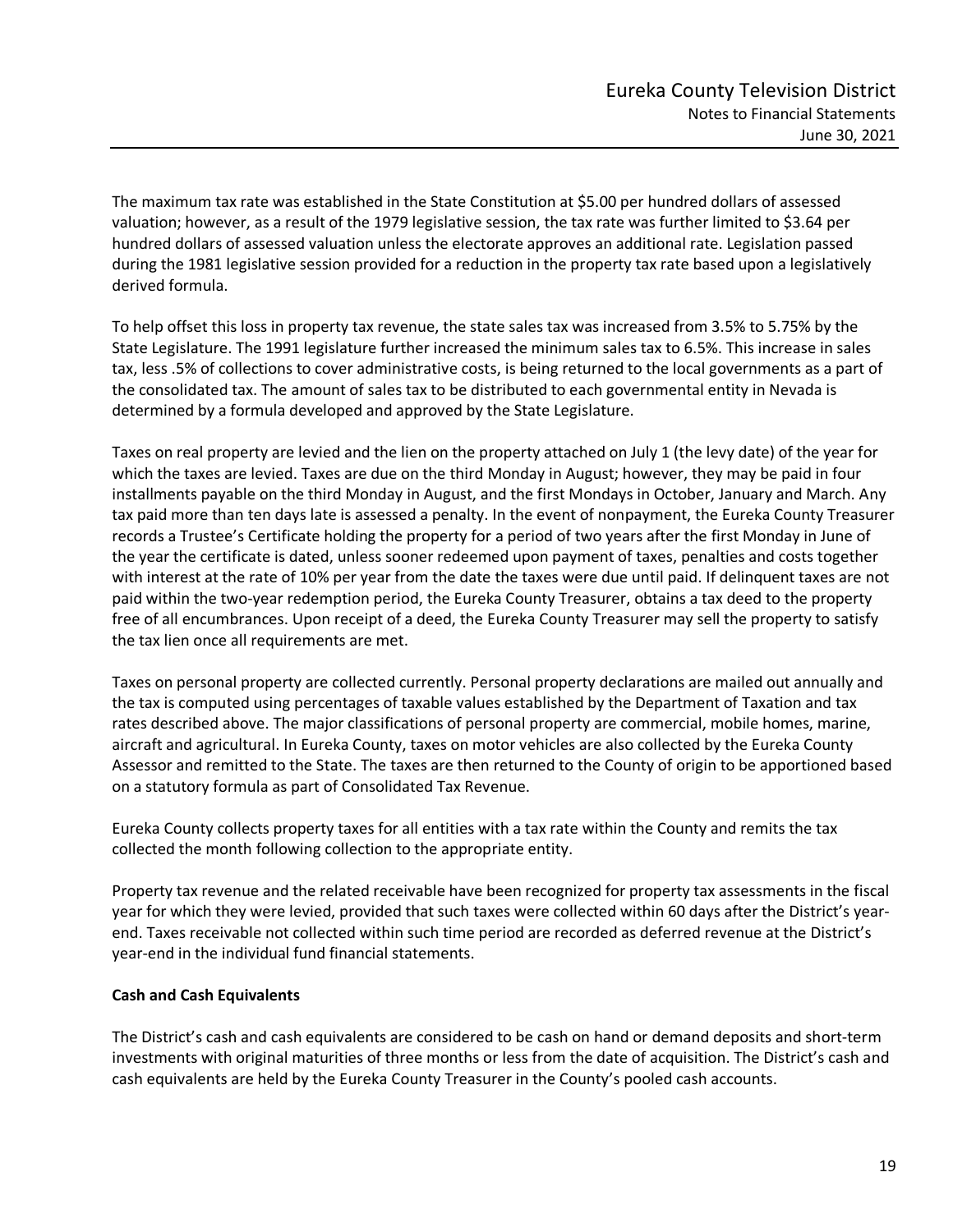## **Capital Assets**

Capital assets are valued in accordance with policy adopted as detailed below:

- 1. All assets acquired are recorded at cost.
- 2. Expenditures over \$500 are capitalized as capital assets.
- 3. Donated capital assets are valued at their estimated acquisition value on the date donated.

Depreciation of all exhaustible capital assets is recorded as an allocated expense in the Statement of Activities, with accumulated depreciation reflected in the Statement of Net Position. Depreciation is provided over the assets' estimated useful lives using the straight-line method of depreciation. The range of estimated useful lives by type of asset is as follows:

| Improvements other than buildings | 5 - 10 years |
|-----------------------------------|--------------|
| <b>Buildings</b>                  | 40 years     |
| Equipment and vehicles            | 5 - 10 years |

Fund Financial Statements – In the fund financial statements, capital assets used in governmental fund operations are accounted for as capital outlay expenditures by the General Fund upon acquisition.

## **Estimates**

The preparation of financial statements in conformity with accounting principles generally accepted in the United States of America requires management to make estimates and assumptions that affect certain reported amounts and disclosures. Accordingly, actual results could differ from these estimates.

## **Fund Balance/Net Position**

Government-wide Financial Statements – The government-wide Statement of Net Position utilizes a net position presentation. Net position is categorized as investment in capital assets, restricted and unrestricted. Investment in capital assets includes capital assets net of depreciation. The District currently does not have restricted net position and unrestricted net position represents all available financial resources of the District.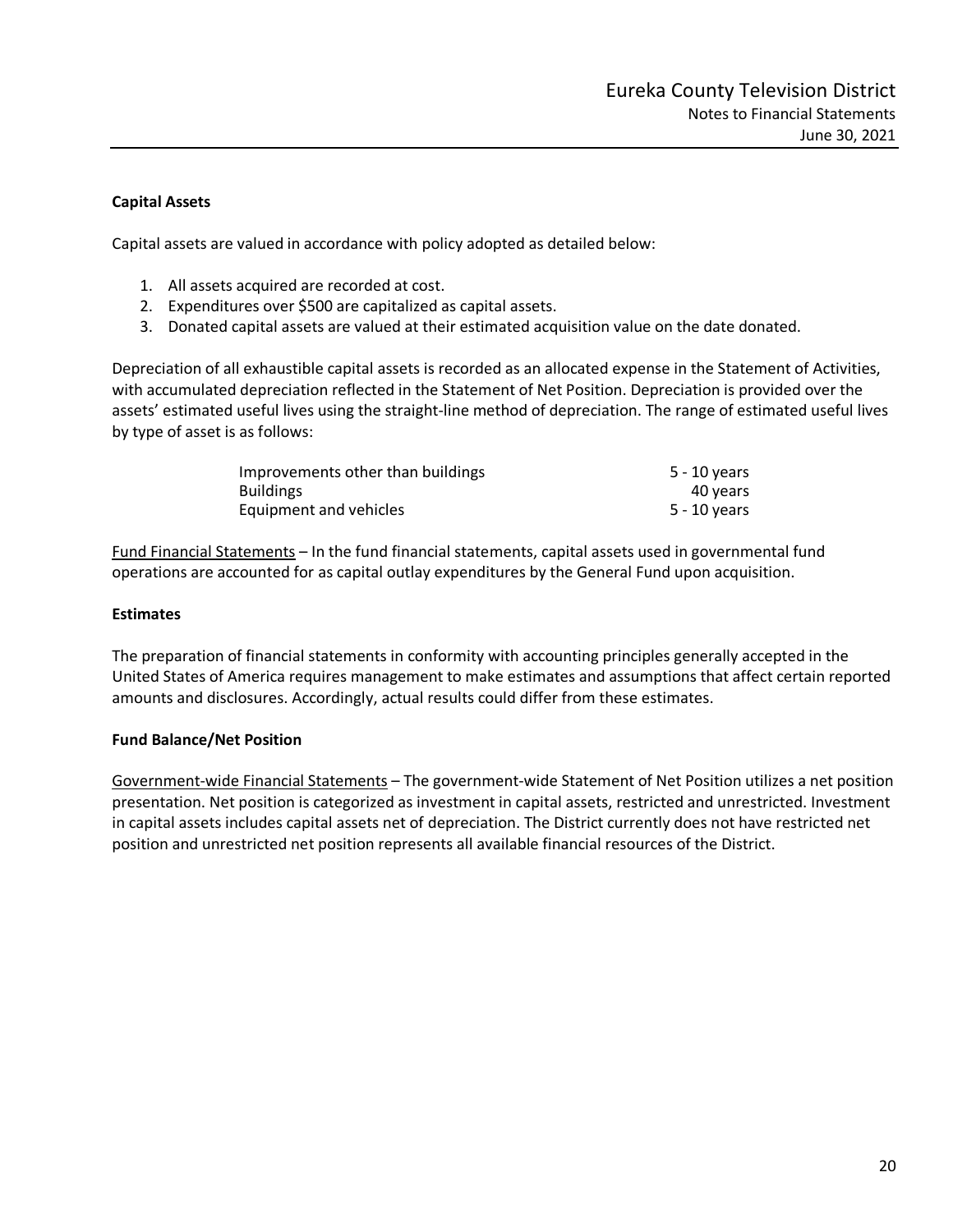Fund Financial Statements – In the governmental fund financial statements, the following classifications of fund balance are used:

- Nonspendable Amounts that cannot be spent because they are either not spendable in form or are legally or contractually required to be maintained intact.
- Restricted Amounts that can be spent only for specific purposes because of constitutional provisions, enabling legislation, or because of constraints that are externally imposed by creditors, grantors, contributors, or the law or regulations of other governments.
- Committed Amounts that can only be used for specific purposes. Committed fund balance may only be established, rescinded, or changed pursuant to resolutions passed by the District, the District's highest level of decision-making authority.
- Assigned Amounts that the District intends to use for a specific purpose, but do not meet the definitions of restricted or committed fund balance. Under the District's adopted policy, amounts may be assigned by the Budget Officer under the authorization of the Board.
- Unassigned Amounts that have not been restricted, committed, or assigned to a specific purpose within the General Fund.

When an expenditure is incurred for purposes for which both restricted and unrestricted amounts are available, the District considers restricted funds to have been spent first. When an expenditure is incurred for which committed, assigned, or unassigned amounts are available, the District considers amounts to have been spent first out of committed funds, then assigned funds, and finally, unassigned funds, as needed, unless the Board of Directors have provided otherwise in their commitment or assignment actions.

The District does not have a minimum fund balance policy.

## **Deferred Inflows and Outflows of Resources**

In addition to assets, the Statement of Net Position/Governmental Funds Balance Sheet may report a separate section for deferred outflows of resources. This separate statement element represents the consumption of net position/fund balance that applies to future periods and so will not be recognized as an outflow of resources (expense) until then. The District does not report any deferred outflows of resources.

In addition to liabilities, the Statement of Net Position/Governmental Funds Balance Sheet may report a separate section for deferred inflows of resources. This separate statement element represents an acquisition of net position/fund balance that applies to future periods and so will not be recognized as an inflow of resources (revenue) until that time. The District reflects deferred inflows of resources which are unavailable revenue reported in the government fund balance sheet for delinquent property taxes under the modified accrual basis of accounting.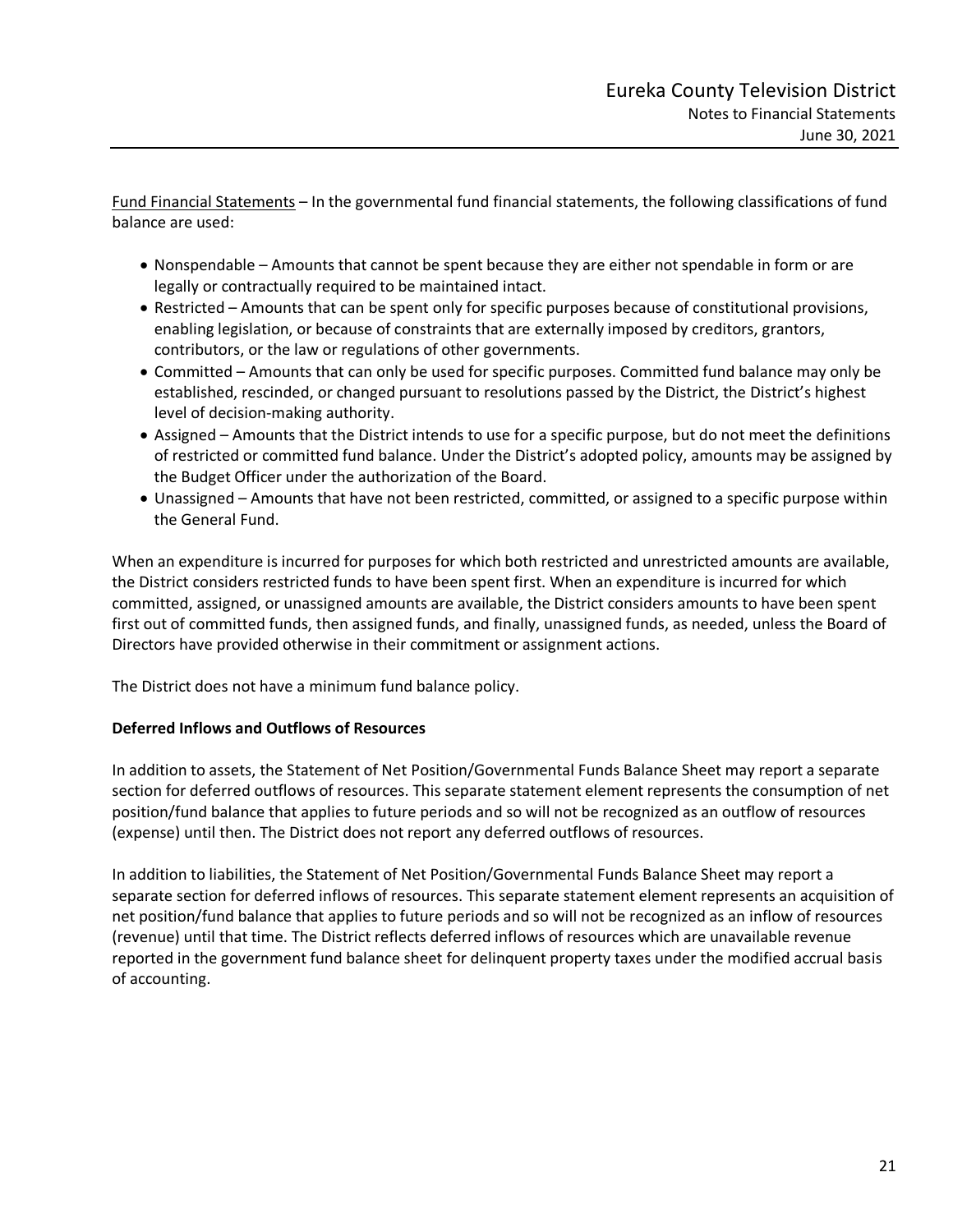## **Net Proceeds of Minerals**

Net proceeds of mines are paid on an annual, calendar year basis. For the year ended June 30, 2021, net proceeds of mines received on actual business from January 1, 2020 through December 31, 2020 are reflected in the financial statements. Net proceeds of mines from January through June 2021 are neither measurable nor available to meet obligations existing at June 30, 2021. Overpayments must be credited toward the payment due the next calendar year, the amount of the remaining overpayment, after being credited to any other tax or fee due from the taxpayer, may be refunded. The overall financial impact to the District of future additional amounts due or future credits is not determinable at June 30, 2021 and are not reflected in these financial statements.

## **Risk Management**

The District is exposed to various risks of loss related to torts, theft of, damage to and destruction of assets; errors and omissions; injuries of employees; and natural disasters, as are all entities. The District has joined together with similar public agencies (cities, counties and special districts) throughout the State of Nevada to create a pool under the Nevada Inter-local Cooperation Act. The Nevada Public Agency Insurance Pool (POOL) is a public entity risk pool currently operating as a common risk management and insurance program for its members.

The District pays an annual premium and specific deductibles, as necessary to POOL for its general insurance coverage. POOL is considered a self-sustaining risk pool that will provide liability coverage for its members up to \$10,000,000 per event and a \$13,000,000 general aggregate per member. Property, crime and equipment breakdown coverage is provided to its members up to \$300,000,000 per loss with various sub-limits established for earthquake, flood, equipment breakdown, and money and securities.

The District has also joined together with similar public agencies, under the Nevada Inter-local Cooperation Act, to create an intergovernmental self-insured association for workers compensation insurance, the Public Agency Compensation Trust (PACT).

The District pays premiums based on payroll costs to PACT. PACT is considered a self-sustaining pool that will provide coverage based on established statutory limits.

Settled claims resulting from these risks have not exceeded commercial insurance coverage in any of the past three fiscal years.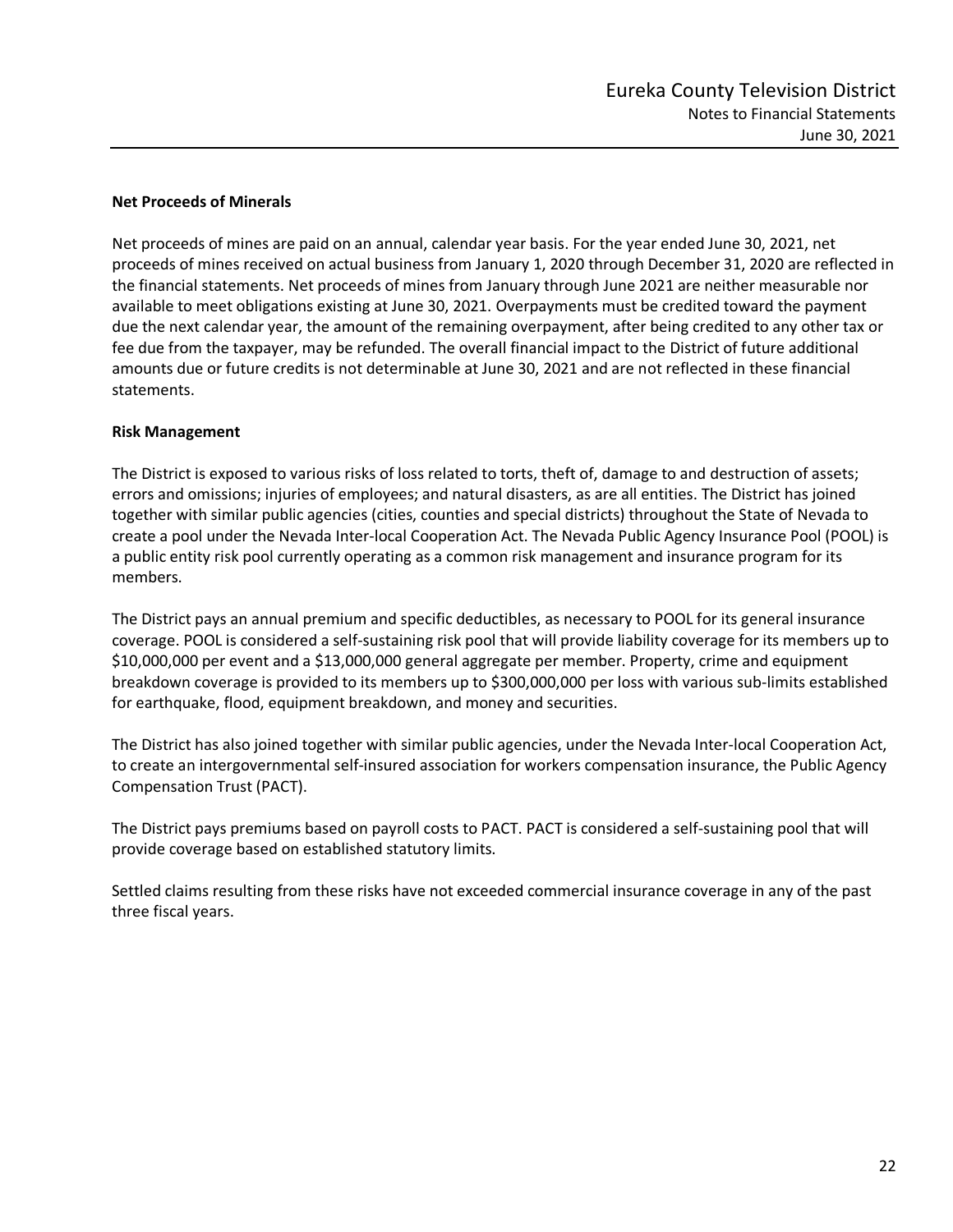## **Note 2 - Cash and Investments**

A summary schedule of cash for the District at June 30, 2021 is as follows:

Balances Classified by Depository and Category Deposits Cash and investments held in Eureka County pooled cash <br>
\$ 870,457

*Custodial Credit Risk –* the risk that in the event of bank failure, the District's deposits may not be returned. The District's bank deposits are covered by the Federal Deposit Insurance Corporation (FDIC) and collateralized by the Office of the State Treasurer/Nevada Collateral Pool.

## **Note 3 - Capital Assets**

Capital asset activity for the year ended June 30, 2021 was as follows:

|                                                             |               | Balance   |           |        |                  |  |                  |  |               | Balance   |
|-------------------------------------------------------------|---------------|-----------|-----------|--------|------------------|--|------------------|--|---------------|-----------|
|                                                             | June 30, 2020 |           | Additions |        | <b>Transfers</b> |  | <b>Deletions</b> |  | June 30, 2021 |           |
| <b>Governmental Activities</b>                              |               |           |           |        |                  |  |                  |  |               |           |
| Capital assets, being depreciated                           |               |           |           |        |                  |  |                  |  |               |           |
| Improvements other than buildings                           |               | 54.599    | Ś         |        | Ś                |  | \$               |  | \$            | 54,599    |
| <b>Buildings and improvements</b>                           |               | 324,539   |           |        |                  |  |                  |  |               | 324,539   |
| Equipment and vehicles                                      |               | 2,200,329 |           | 66,796 |                  |  |                  |  |               | 2,267,125 |
| Total capital assets, being                                 |               |           |           |        |                  |  |                  |  |               |           |
| depreciated                                                 |               | 2,579,467 |           | 66,796 |                  |  |                  |  |               | 2,646,263 |
| Less accumulated depreciation                               |               | 2,115,311 |           | 44,972 |                  |  |                  |  |               | 2,160,283 |
| <b>Total Governmental Activities Capital</b><br>Assets, net |               | 464,156   |           | 21,824 |                  |  |                  |  |               | 485,980   |

Depreciation expense was charged to functions/programs of the District as follows:

| <b>Governmental Activities</b> |        |
|--------------------------------|--------|
| General government             | 44.972 |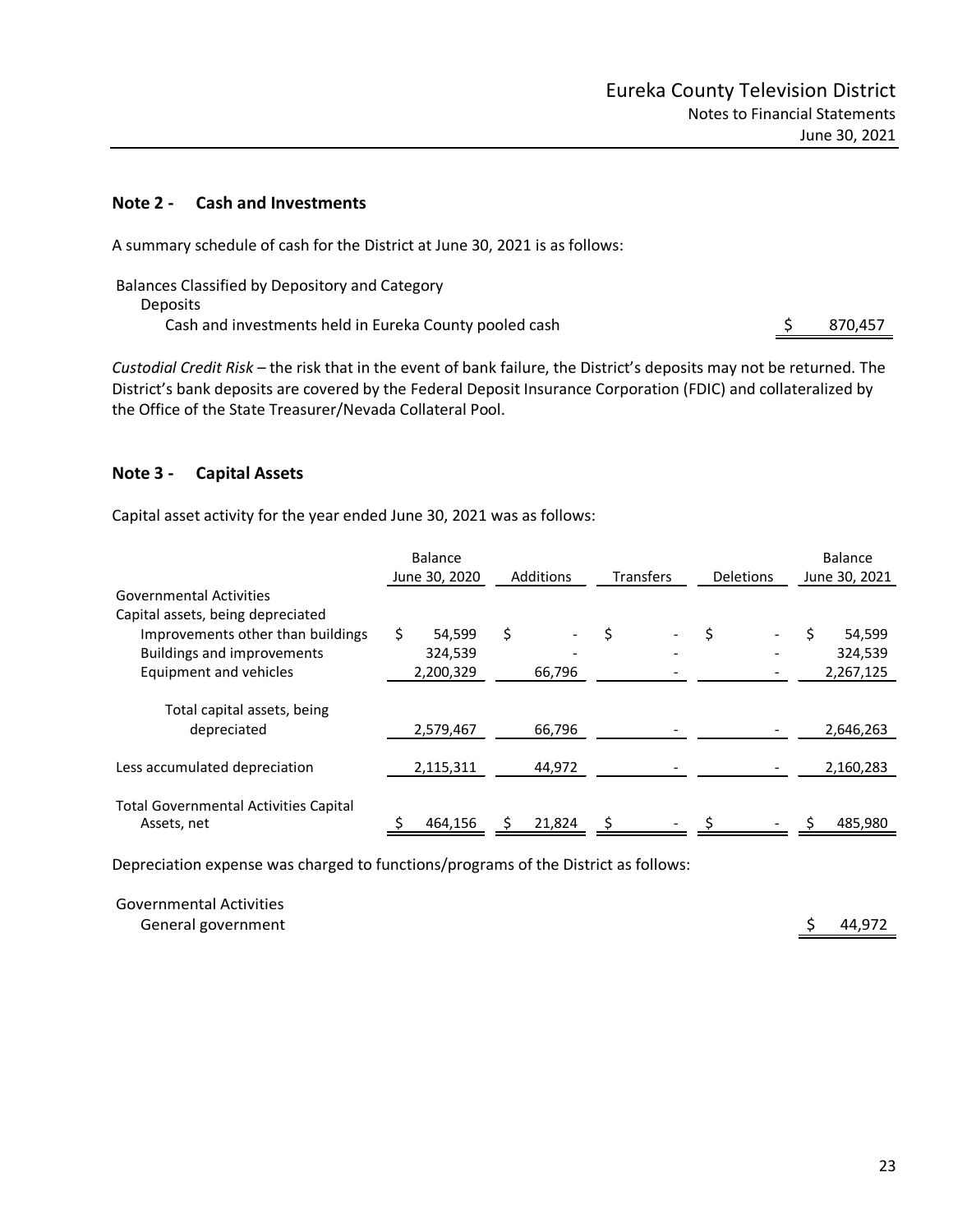## **Note 4 - Rents**

During the year ended June 30, 2013, the District established a lease with the White Pine Television District to allow the use of the communication tower and/or equipment shelter at the Prospect Peak site. This lease has a 5-year extension option, which was exercised in the year ended June 30, 2018. Under the terms of this lease, monthly payments of \$100 are made to the District until April 2023.

During the year ended June 30, 2014, the District established a lease with Mt. Wheeler Power to allow the use of the communication tower and/or equipment shelter at the Prospect Peak site. Under the terms of this lease, monthly payments of \$200 are made to the District until March 2019. This lease agreement was renewable and was renewed for an additional 5-years.

During the year ended June 30, 2016, the District established a lease with GRP Pan, LLC and Eureka County to allow the use of the communication tower and/or equipment shelter at the Prospect Peak site. Under the terms of this lease, monthly payments of \$375 are made to the District until March 2019. This lease agreement was renewable and was renewed for an additional 5-years.

During the year ended June 30, 2018, the District established a lease with T-Mobile West, LLC to allow the use of the communication tower and/or equipment shelter at the Prospect Peak site. Under the terms of this lease, monthly payments of \$1,500 rent and \$200 for utilities are made to the District until September 2022. This lease agreement is renewable for additional 5-years terms at 110% of the rental payment of the prior period.

During the year ended June 30, 2019, the District established a lease with Sky Fiber Internet to allow the use of the communication tower and/or equipment shelter at the Prospect Peak site. Under the terms of this lease, monthly payments of \$358 are made to the District until June 2021.

## **Note 5 - Compliance with Nevada Revised Statutes and Administrative Code**

The District confirmed to all significant statutory and legal constraints on its financial administration during the year.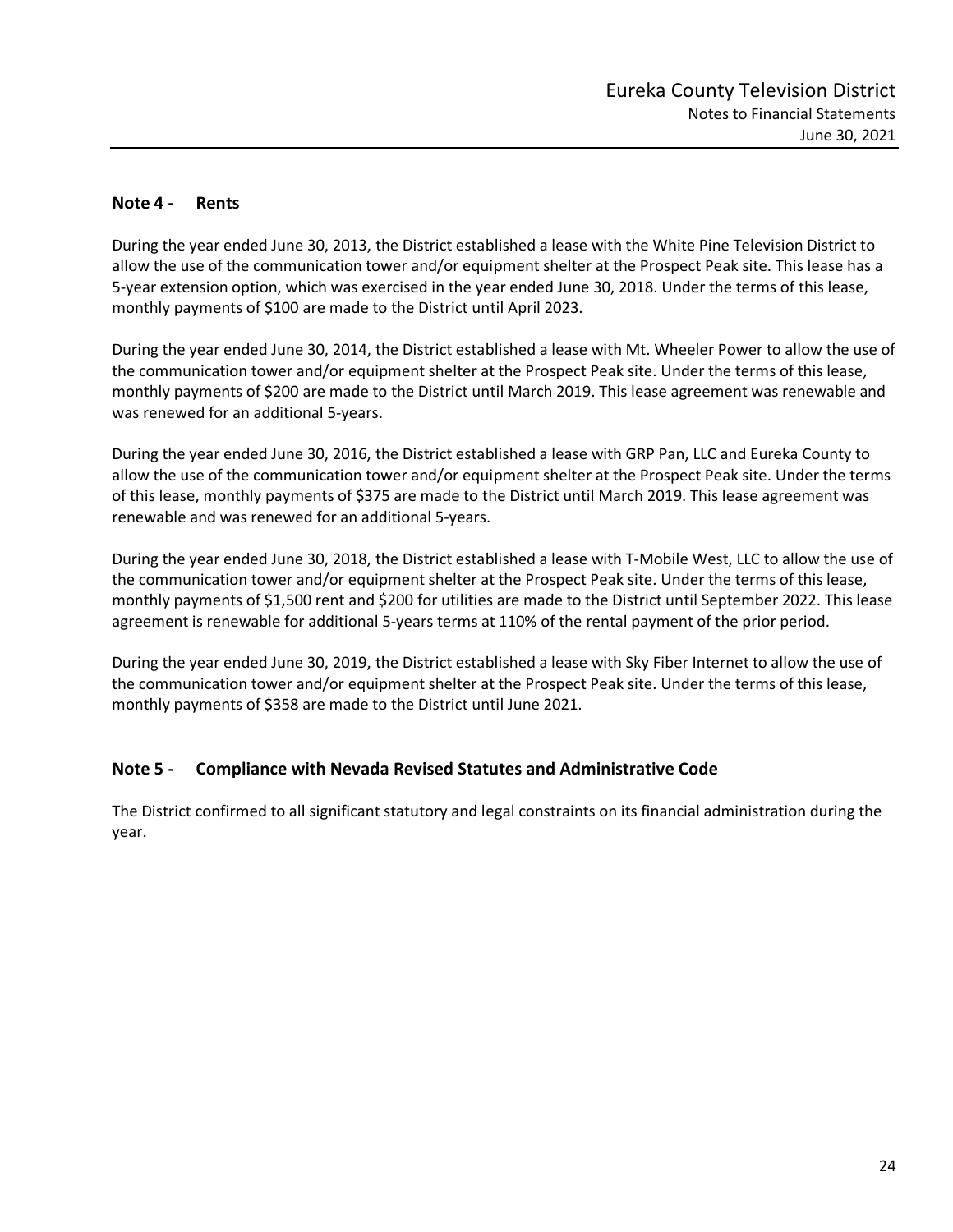

Compliance Section Eureka County Television District

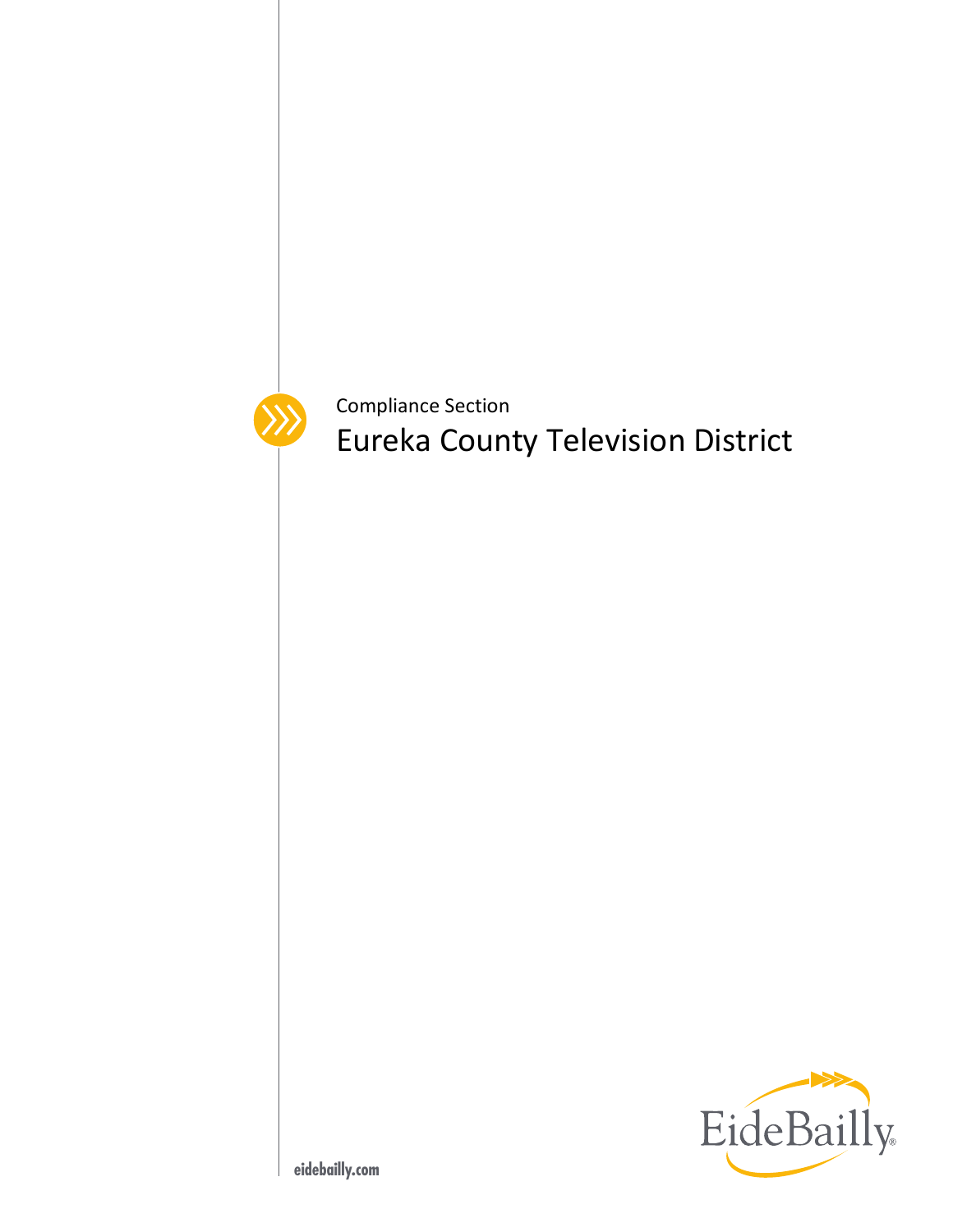

**CPAs & BUSINESS ADVISORS** 

## <span id="page-27-1"></span><span id="page-27-0"></span>**Independent Auditor's Report on Internal Control over Financial Reporting and on Compliance and Other Matters Based on an Audit of Financial Statements Performed in Accordance with** *Government Auditing Standards*

To the Honorable Board of Directors Eureka County Television District, State of Nevada Eureka, Nevada

We have audited, in accordance with the auditing standards generally accepted in the United States of America and the standards applicable to financial audits contained in *Government Auditing Standards,*  issued by the Comptroller General of the United States, the financial statements of the governmental activities and each major fund of the Eureka County Television District, State of Nevada (the District), as of and for the year ended June 30, 2021, and the related notes to the financial statements, which collectively comprise the District's basic financial statements, and have issued our report thereon dated December 13, 2021.

#### **Internal Control over Financial Reporting**

In planning and performing our audit of the financial statements, we considered the District's internal control over financial reporting (internal control) as a basis for designing audit procedures that are appropriate in the circumstances for the purpose of expressing our opinions on the financial statements, but not for the purpose of expressing an opinion on the effectiveness of the District's internal control. Accordingly, we do not express an opinion on the effectiveness of the District's internal control.

A *deficiency in internal control* exists when the design or operation of a control does not allow management or employees, in the normal course of performing their assigned functions, to prevent, or detect and correct, misstatements on a timely basis. A *material weakness* is a deficiency, or a combination of deficiencies, in internal control, such that there is a reasonable possibility that a material misstatement of the entity's financial statements will not be prevented or detected and corrected on a timely basis. A *significant deficiency* is a deficiency, or a combination of deficiencies, in internal control that is less severe than a material weakness, yet important enough to merit attention by those charged with governance.

Our consideration of internal control was for the limited purpose described in the first paragraph of this section and was not designed to identify all deficiencies in internal control that might be material weaknesses or significant deficiencies and therefore, material weaknesses or significant deficiencies may exist that have not been identified. Given these limitations, during our audit we did not identify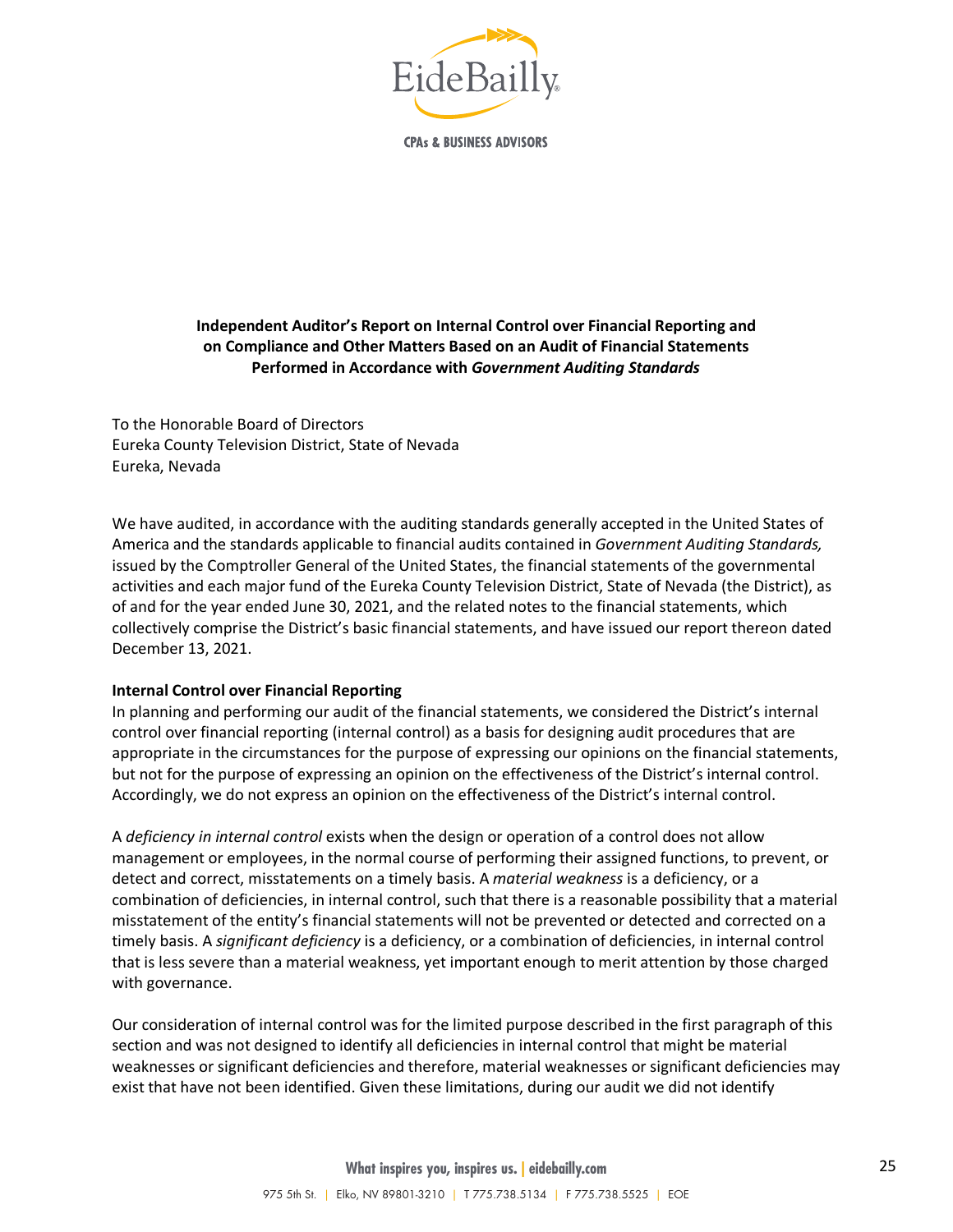any deficiencies in internal control that we consider to be material weaknesses. We did identify a certain deficiency in internal control, described in the accompanying schedule of findings and responses as item 2021-001 that we consider to be a significant deficiency.

#### **Compliance and Other Matters**

As part of obtaining reasonable assurance about whether the District's financial statements are free from material misstatement, we performed tests of its compliance with certain provisions of laws, regulations, contracts, and grant agreements, noncompliance with which could have a direct and material effect on the financial statements. However, providing an opinion on compliance with those provisions was not an objective of our audit, and, accordingly, we do not express such an opinion. The results of our tests disclosed no instances of noncompliance or other matters that are required to be reported under *Government Auditing Standards*.

## **Eureka County Television District's Response to Finding**

The District's response to the finding identified in our audit is described in the accompanying schedule of findings and responses. The District's response was not subjected to the auditing procedures applied in the audit of the financial statements, and, accordingly, we express no opinion on it.

#### **Purpose of this Report**

The purpose of this report is solely to describe the scope of our testing of internal control and compliance and the results of that testing, and not to provide an opinion on the effectiveness of the District's internal control or on compliance. This report is an integral part of an audit performed in accordance with *Government Auditing Standards* in considering the District's internal control and compliance. Accordingly, this communication is not suitable for any other purpose.

Ede Sailly LLP

Elko, Nevada December 13, 2021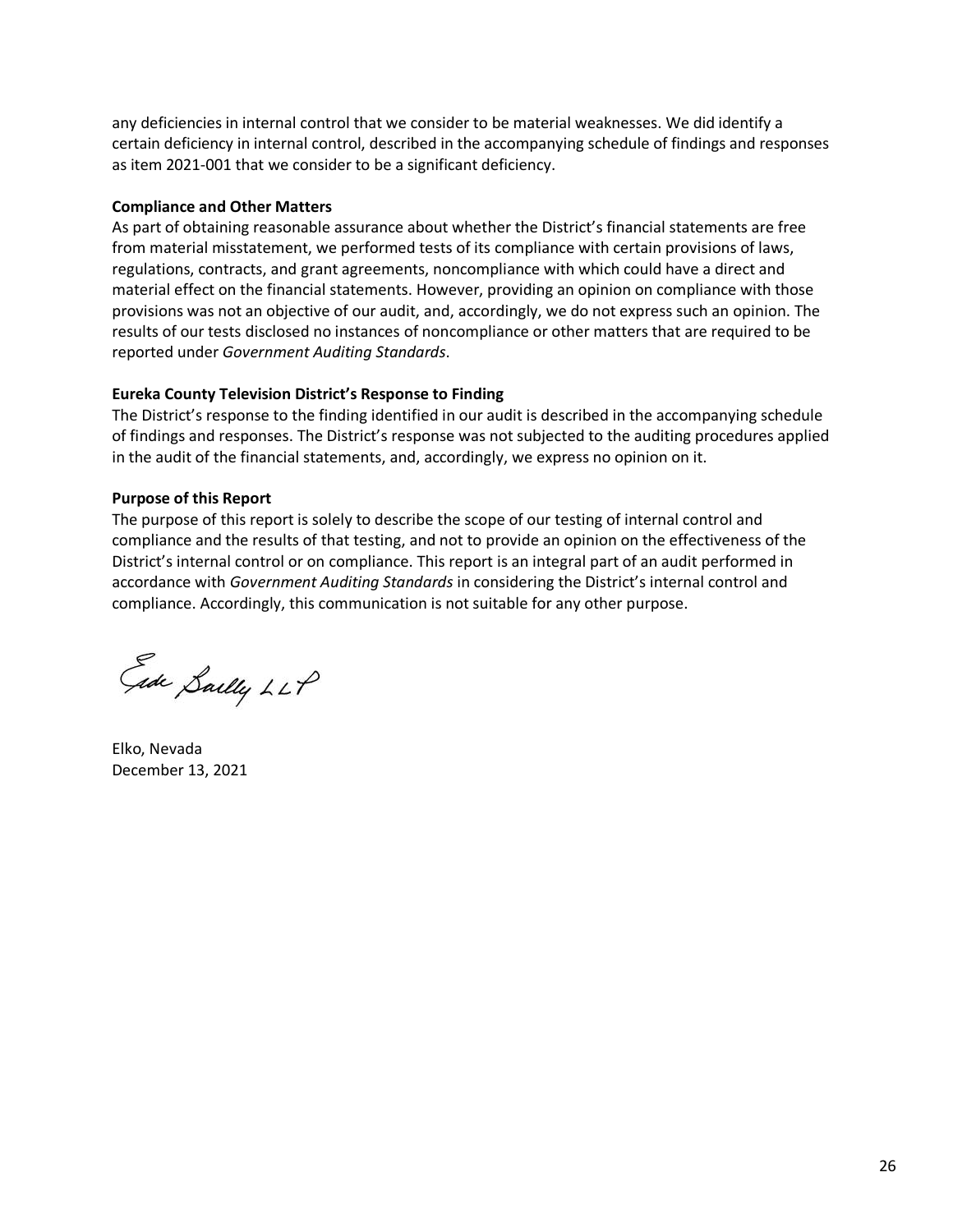

**CPAs & BUSINESS ADVISORS** 

#### **Auditor's Comments**

<span id="page-29-0"></span>To the Honorable Board of Directors Eureka County Television District, State of Nevada Eureka, Nevada

In connection with our audit of the financial statements of the governmental activities and each major fund of the Eureka County Television District, State of Nevada (the District) as of and for the year ended June 30, 2021, and the related notes to the financial statements, nothing came to our attention that caused us to believe that the District failed to comply with the specific requirements of Nevada Revised Statutes cited below. However, our audit was not directed primarily toward obtaining knowledge of such noncompliance. Accordingly, had we performed additional procedures other matters may have come to our attention regarding the District's noncompliance with the requirements of Nevada Revised Statutes cited below, insofar as they relate to accounting matters.

#### **Current Year Statute Compliance**

The District conformed to all significant statutory constraints on its financial administration during the year.

#### **Progress on Prior Year Statute Compliance**

There were no prior year statue violations.

#### **Disposition of Prior Year Recommendations**

Finding 2020-001 was reported in the current year as Finding 2021-001.

#### **Current Year Audit Recommendations**

See items noted in the Schedule of Findings and Responses.

Ede Saelly LLP

Elko, Nevada December 13, 2021